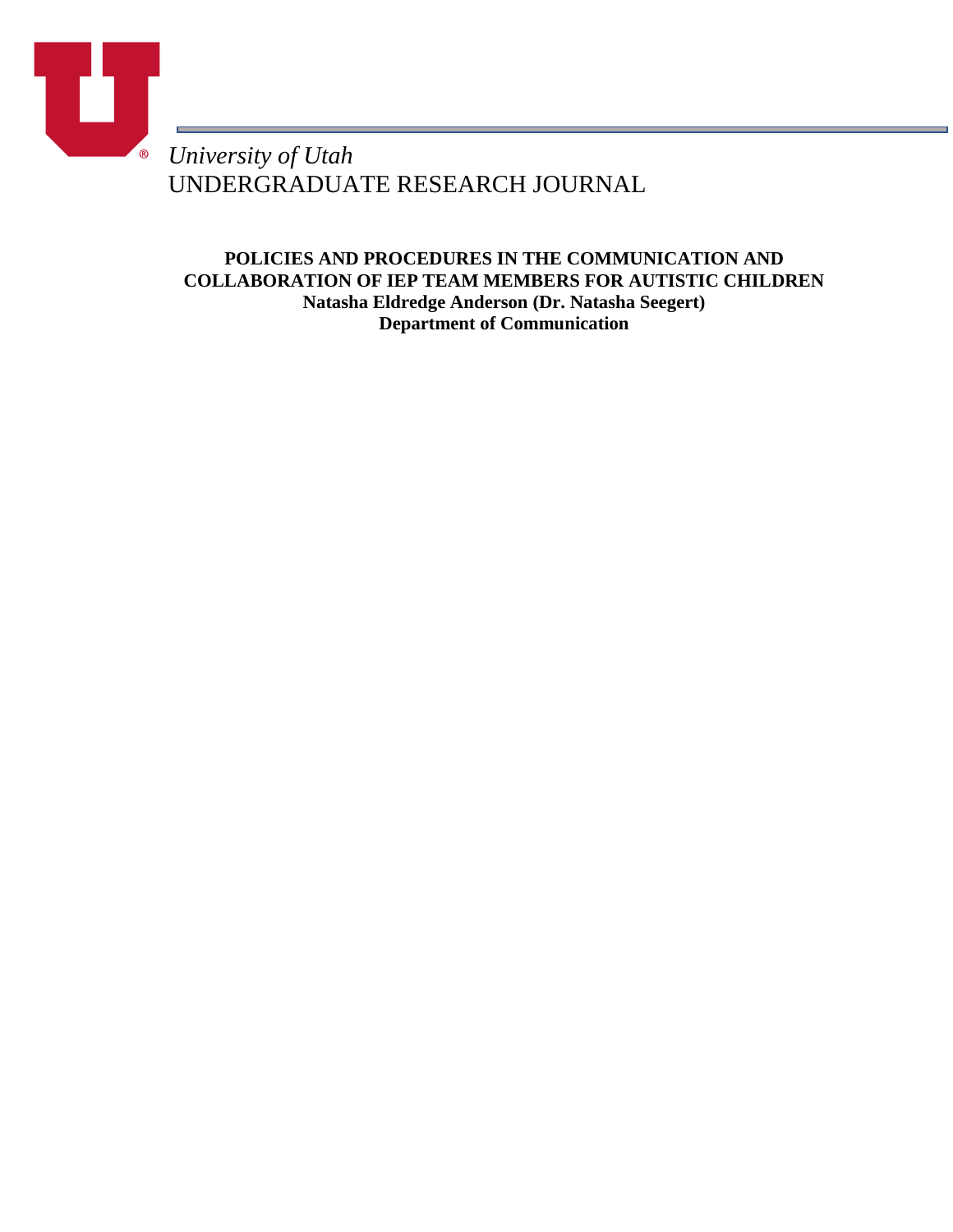## ABSTRACT

Autism Spectrum Disorder (ASD) is a lifelong neurological disorder, affecting the functions of the brain. These individuals struggle with adjusting and adapting, and often avoid, anything unfamiliar, unknown, or any change in their rigid sameness and routine. Cognitive abilities also vary from normal to extreme challenges with other characteristics and deficits that can significantly impair an individual's ability to develop the necessary skills to live a full an independent life. In 1990, Congress added autism as a disability under the Individuals with Disabilities Act (IDEA). Under this law, autistic children have a legal right to a Free and Appropriate Public Education (FAPE). Under these laws, parents of autistic children have the legitimate and legal right to participate in all aspects of their autistic child's education. An Individualized Education Plan (IEP) is developed for every child meeting the IDEA's eligibility requirements, and outlines the child's FAPE; further, the IEP is developed by the IEP Team, which includes the parents, the Local Education Agency representative (school principle), the special education teacher, the general education teacher, and the school psychologist. Because special education is governed by multiple mandates simultaneously, that of the federal, state, and local school districts, a grey- area exits and allows school administrators to develop and implement their own special education policies and procedures as long as they are not contrary to those mandated in the federal and state laws. As school administrators have chosen to develop and implement two separate special education policies and procedures for different IEP Team members, one set for the professionals on the team, and another entirely different set for the parents on the same team, parents have felt they really are not a part of their own child's IEP Team. Further, IEP Team disagreements, negative characterizations between parent-professionals permeate special education, and litigation has increased. Intergroup Theory is used to explore special education communication policies and procedures, and to understand how it is creating group membership and vice versa. Suggestions are offered as how to include parents as equal IEP Team members and to increase positive characterizations between parents and professionals of the same IEP Team, and to decrease litigation.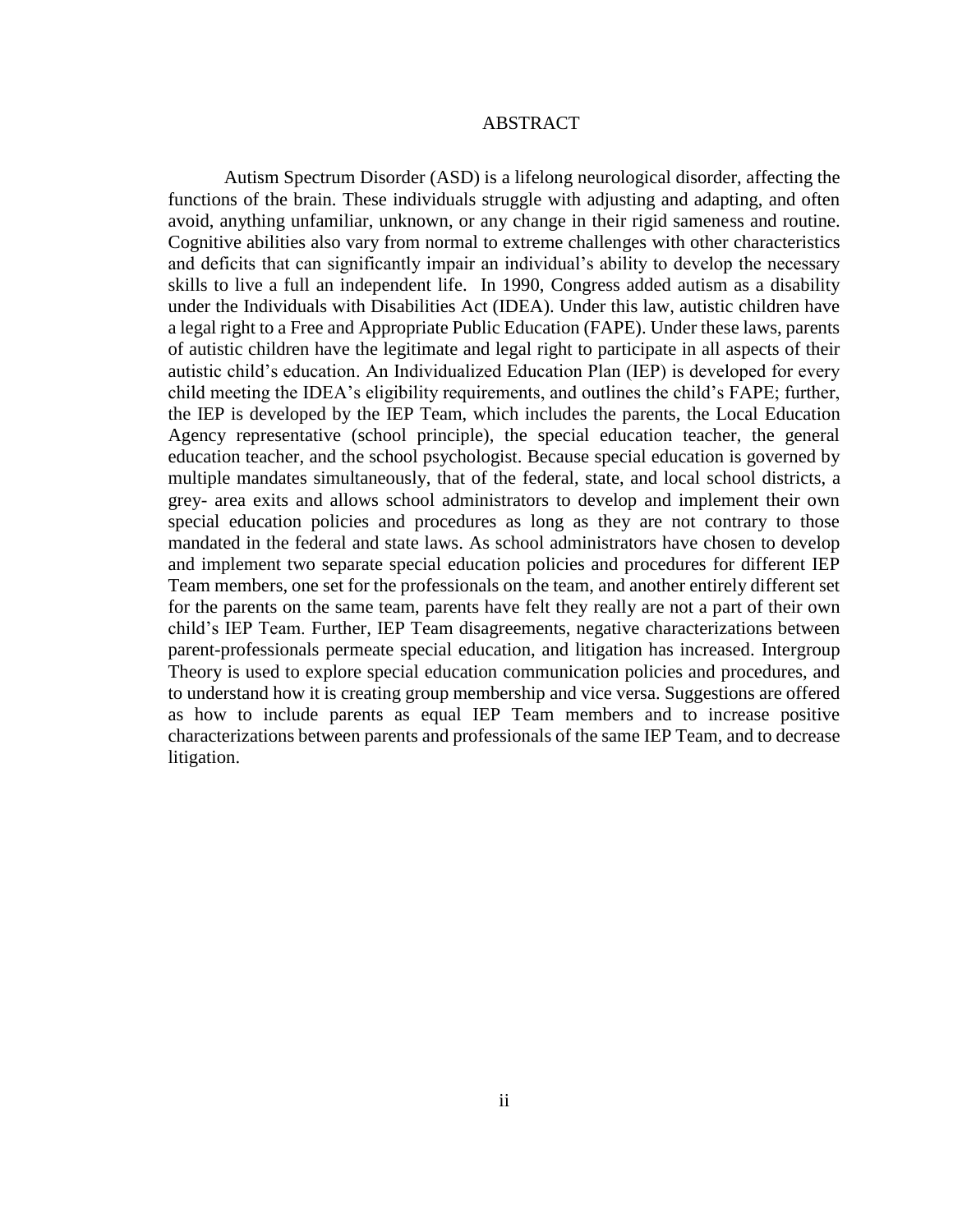# TABLE OF CONTENTS

| <b>ABSTRACT</b>     | $\ddotsc$<br>11 |
|---------------------|-----------------|
| <b>INTRODUCTION</b> | 4               |
| <b>METHODS</b>      | 12              |
| <b>RESULTS</b>      | 14              |
| <b>DISCUSSION</b>   | 23              |
| <b>REFERENCES</b>   | 29              |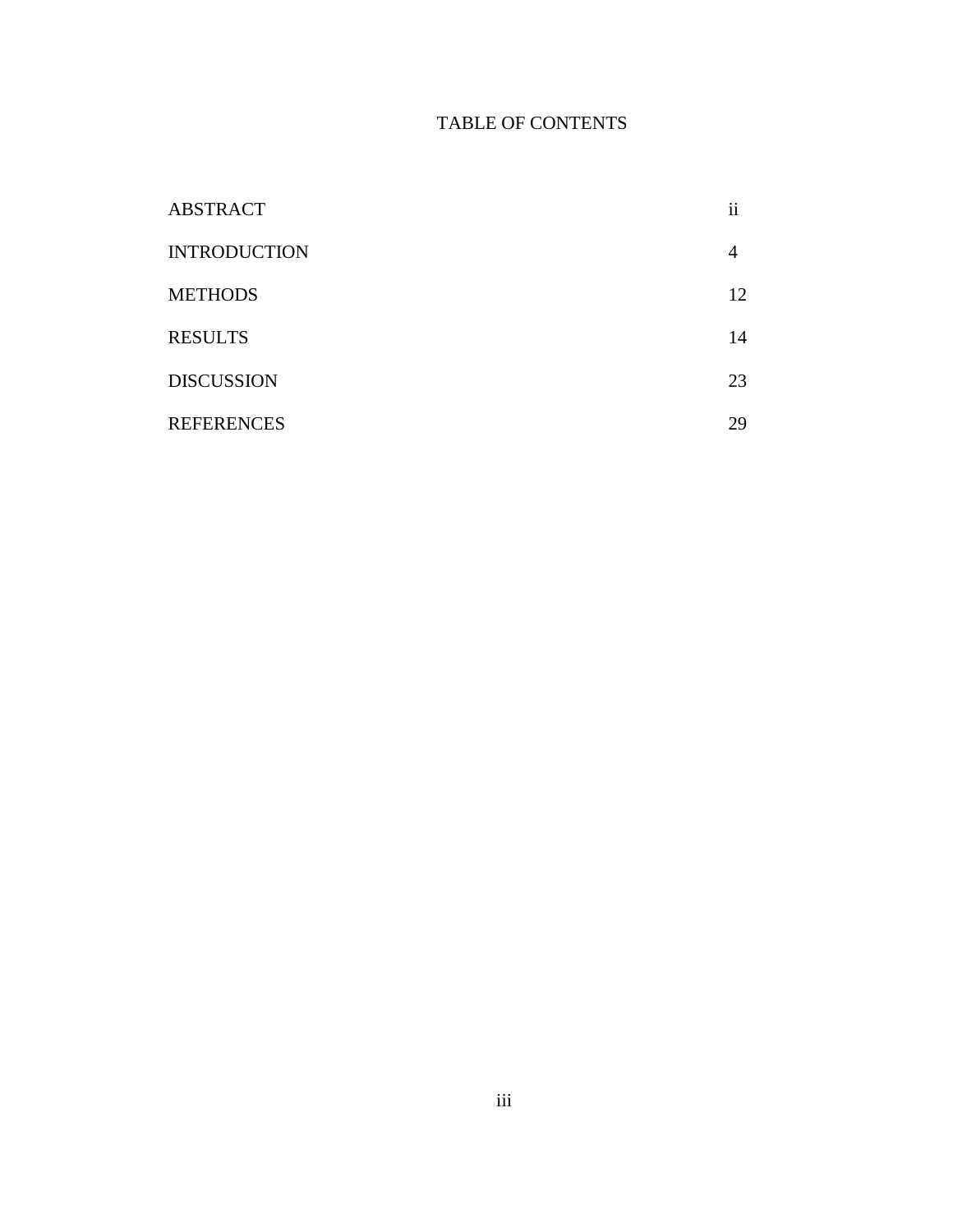### INTRODUCTION

Autism Spectrum Disorder (ASD) is a lifelong neurological disorder, affecting the functions of the brain. Often times, these individuals report histories of normal physical growth and physical development yet display development impairments and problems in thinking, feeling, language, and the ability to relate to others. Symptoms range from mild to severe, dependent upon the individual, and typically affect boys more than girls. Characteristics include extreme attention, boarding on obsessiveness, to routine and sameness, in schedules, surroundings, environment, food, and activities. These individuals struggle with adjusting and adapting, and often avoid, anything unfamiliar, unknown, or any change in their rigid sameness and routine. Cognitive abilities also vary from normal to extreme challenges and a few also have problems with sleep and experience seizures. Other characteristics include the following: 1) communication impairments and oddities: difficulty using or understanding language, typically containing conversations to a few narrow topics of interest, and frequently repeating certain phrases; 2) struggles in relating individuals, things, and situations: difficulty in making friends and socializing with peculiar mannerisms, an inability to read facial expressions, and a lack of eye contact in communication and socialization, and 3) engaging in repetitive, self-stimulatory body movements/behaviors, such as hand/arm flapping, spinning, rocking and/or repeating sounds/phrases, in response to sensory stimuli. Often times, the original diagnosis is accompanied by a co-morbid diagnosis which can include anything from mental retardation, obsessivecompulsive disorder, and/or depression (American Psychiatric Association, 1994 & 2000; Simpson, 2003). As outlined, those being diagnosed as being on the autism spectrum possess a varying range of intellectual and language abilities, as well as disabilities; further, these abilities and disabilities manifest themselves early on and, typically, do not carry a promising prognosis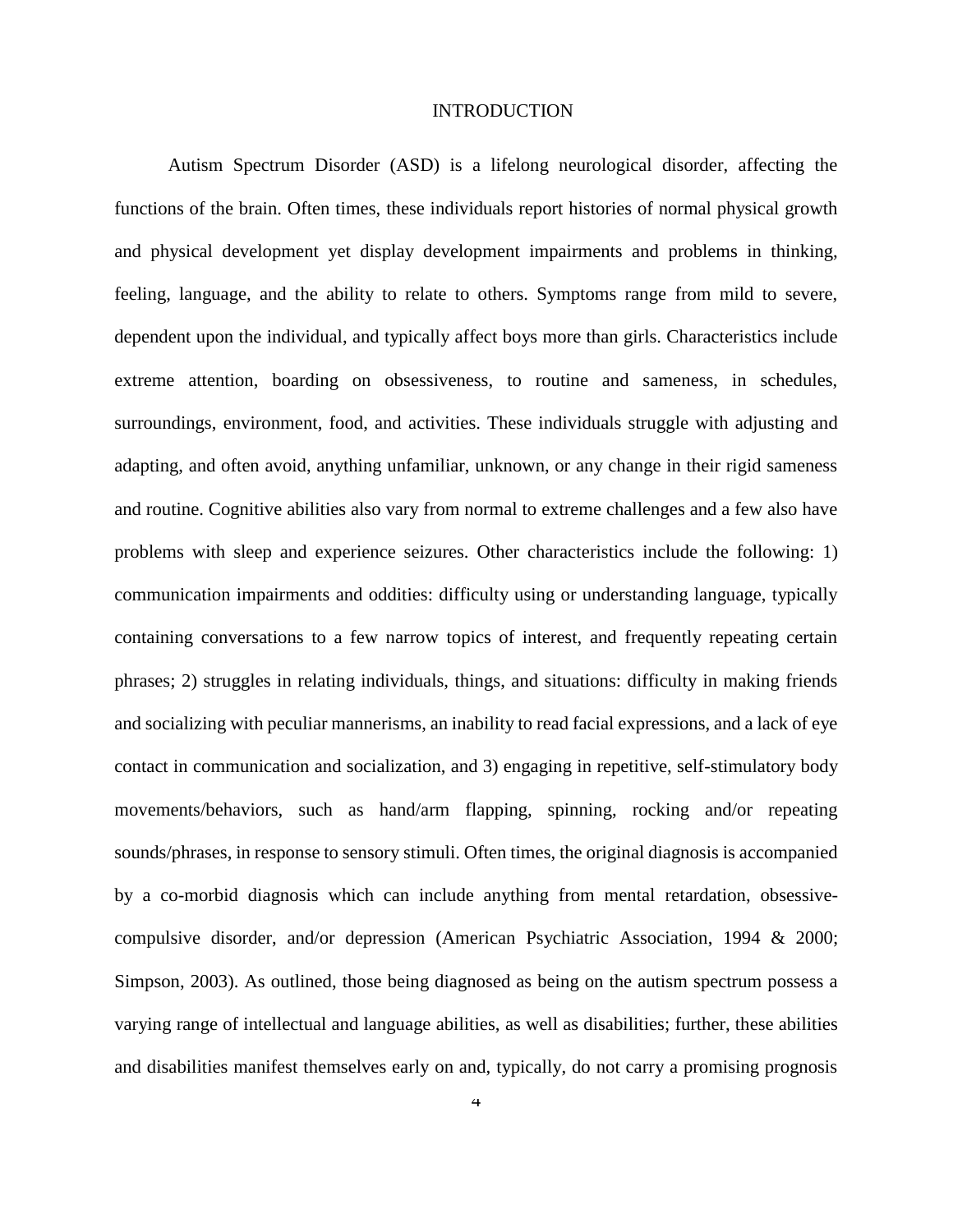(Heflin & Simpson, 2003). Clearly, these unique clusters of characteristics, challenges, and deficits can significantly impair an individual's ability to develop the necessary skills to live a full an independent life (Heflin & Simpson, 1998; Simpson, 2003).

According to Braithwaite and Thompson (2000), "The field of special education has both the advantage and disadvantage of being governed by federal, state, and local school district mandates." (p. 104). Congress declared in the Individuals with Disabilities Act: "Disability is a natural part of the human experience and in no-way diminishes the right of individuals to participate in or contribute to society. Improving educational results for children with disabilities is an essential element of our national policy of ensuring equality of opportunity, full participation, independent living, and economic self-sufficiency for individuals with disabilities" [https://utser.specialedreference.com/.](https://utser.specialedreference.com/) In 1990, Congress added autism as a disability under the Individuals with Disabilities Education Act (IDEA). Under this law, federal government utilizes the state, and the state in turn utilizes the school districts who are obligated to identify and evaluate and to provide a Free Appropriate Public Education (FAPE) to all eligible students with disabilities in the Least Restrictive Environment (LRE) and to allow the parents of children with disabilities to be involved in every single aspect of their child's education (Stoner, Bock Thompson, Angell, Heyl & Crowley, 2005). Stoner & Angell, 2006, explain the significance of the 1997 IDEA amendments as it "legalized" and "legitimized parents' role in the education" of their own children" (p.177).

In the education of special needs children, specifically autistic children, it is critical that the state, represented by the school district and administrators, engage the parents of autistic children by communicating and collaborating with them as equal members on the child's educational team to achieve the goals and comply with the laws of Individuals with Disabilities Education Act (IDEA) and to provide Free Appropriate Public Education (FAPE) to build a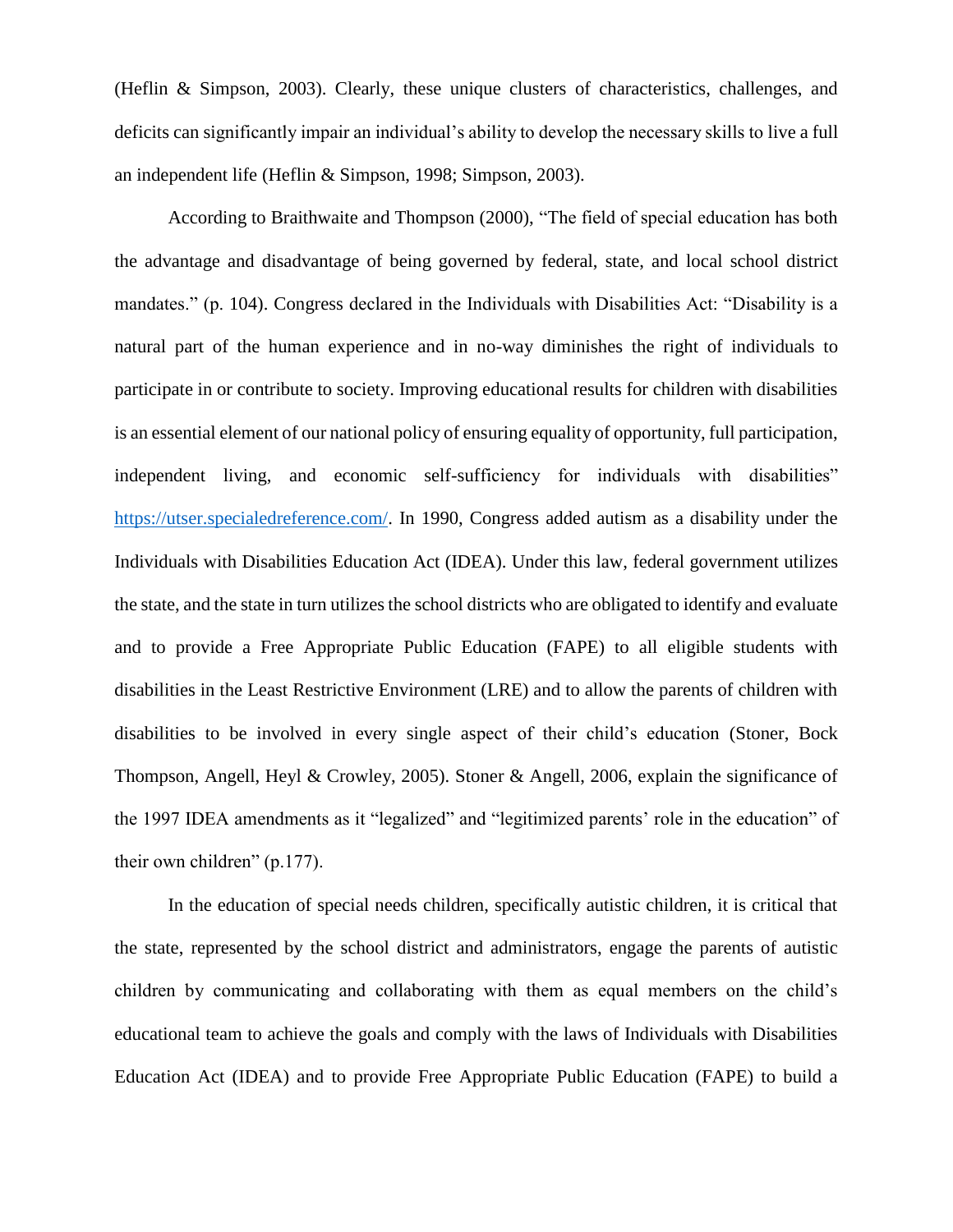"strong and effective educational experience for children with disabilities" (Stoner, Bock, Thompson, Angell, Heyl & Crowley, 2005). Congress has defined FAPE as "a special education and related services that (a) have been provided at public expense, under public supervision and direction, and without charge; (b) meet the standards of the state educational agency, (c) include an appropriate preschool, elementary, or secondary school education in the state involved, and (d) are provided in conformity with the Individualized Education Plan (IEP) (IDEA, 20 U.S.C. § 1401(8))" (Yell, Katsiyannis, Drawgow & Herbst, 2003).

Within this framework, Congress did not give a substantive definition of FAPE but did detail the procedural requirements that schools must follow in order to comply with providing a student with special education services. The procedural requirements were hoped to be a safe guard to a student's right of a FAPE by ensuring the meaningful engagement of parents in the developing and implementing process of their own child's education program. The procedural safeguards a school district is required to provide to parents of students with disabilities under IDEA are the following: "(a) prior written notice, (b) parental consent, (c) opportunity to examine records, (d) independent educational evaluation (e) and the right to request an impartial due process hearing" (IDEA Regulations 34 C.F.R.§§ 300 500-515)(Yell, Katsiyannis, Drasgow, & Herbst; 2003).

Before a child can received special education services, they must first be determined eligible under IDEA. If the child is not school aged, the specifics of the child's FAPE are outlined in an Individualized Family Services Plan (IFSP): however, if the child is school aged, the specifics of the child's FAPE are outlined in an Individualized Education Plan (IEP). The biggest difference is that the IFSP focuses on the entire family's needs, whereas the IEP only targets the child, typically their academic needs over their non-academic needs, and it never addresses the needs of the family (Stoner, Bock, Thompson, Angell, Heyl, & Crowley, 2005, pg. 44).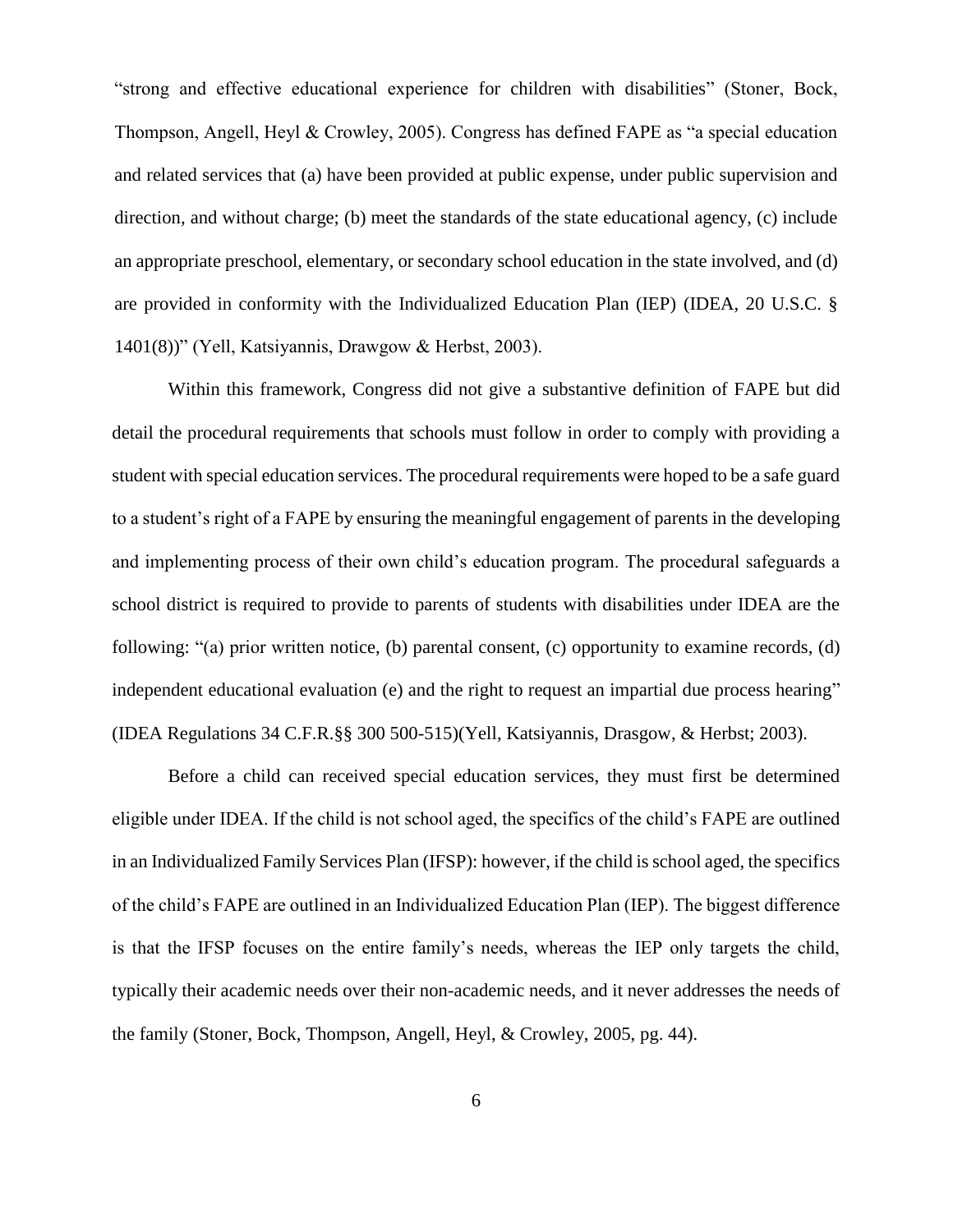Typically, a parent raises a concern, and the school assembles a team to work with the parent in thoroughly assessing and evaluating the child in all areas: academic and non-academic. It is important to note that the members on this assessment/evaluation team typically are the same members of the IFSP/IEP Team; further, it is critical to point out that the parent is a part of the IFSP/IEP Team. The team analyzes the collected data and creates a baseline from which they determine two things: 1) the child's eligibility, and 2) the child's personal educational needs (Yell, Katsiyannis, Drasgow, & Herbst, 2003, p. 184). The child's personal educational needs include the following: 1) the child's special education services, 2) the child's related services, 3) the child's least restrictive environment (LRE), 4) and measuring the child's continued progress (Yell, Katsiyannis, Drasgow, & Herbst, 2003, p.).

The IEP Team is to create the IEP for the individual child. The IEP Team is typically made up of the following members: 1) Local Education Agency, (LEA), typically the school principle, 2) district/school psychologist, 3) special education teacher, 4) general education teacher, and 5) parents of the autistic child. What constitutes a FAPE for one child will vary according to the specific needs and abilities of the individual child, and thus, additional members of a typical IEP Team include: 1) Occupational Therapist, 2) Physical Therapist, and/or 3) Speech-Language Pathologist. However, the IEP Team members are equally charged with the same duty and responsibility of evaluating, assessing, and measuring the academic and non-academic progress of the individual child; however, it is critical to note that the parent is the one who is to approve all decisions of the team, not the other members of the team, the professionals, dictating educational decisions to the parent of the child.

IDEA and FAPE require the IEP, at a bare minimum, is reviewed and updated annually. Throughout the year, data is to be collected and at the end of the year, another assessment is to be conducted to again determine the child's eligibility and personalized educational needs. The entire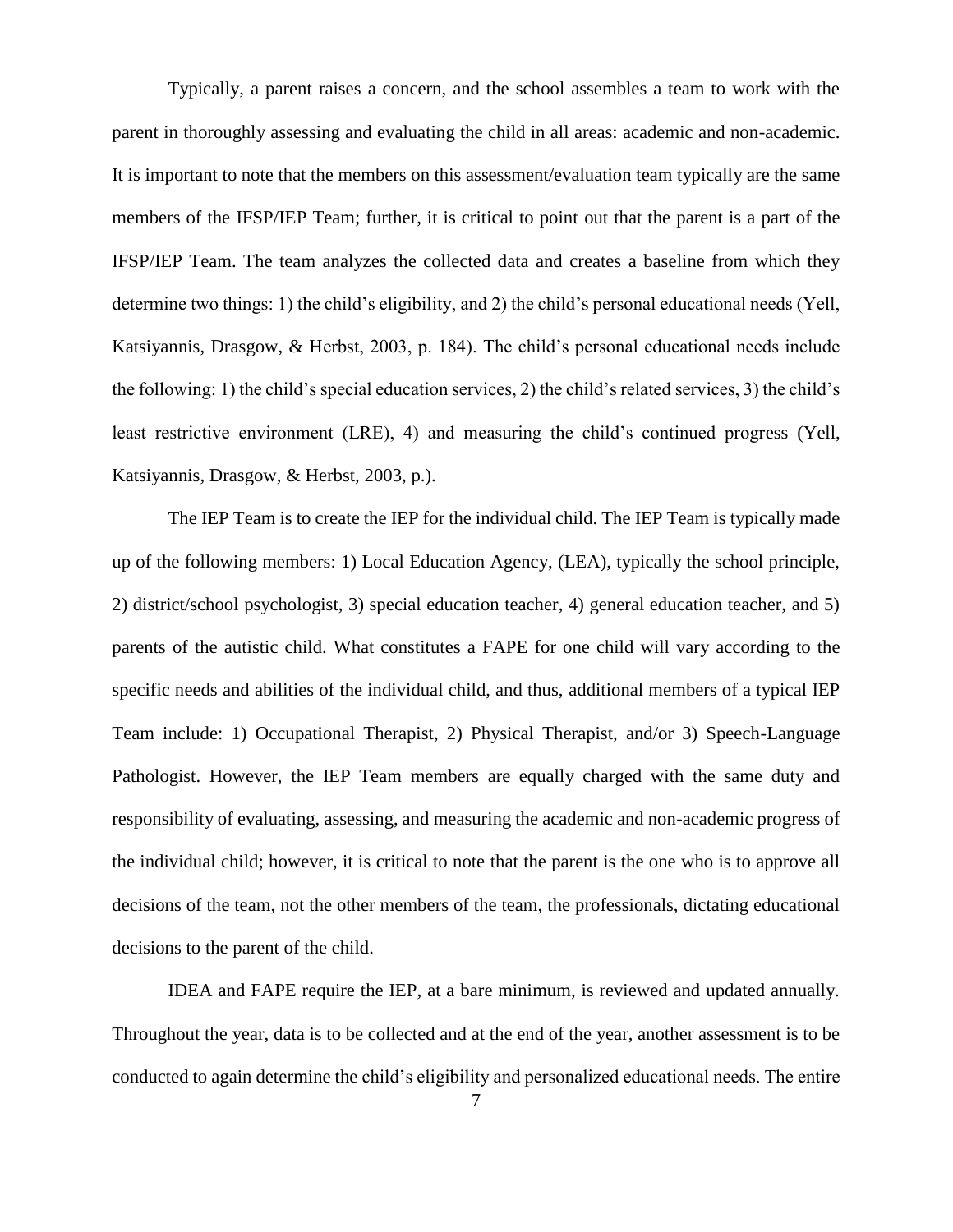IEP Team is to conduct and carry out these new evaluations, to collect the data, and to analyze it in making these determinations. Braithwaite and Thompson (2005) state that the IEP is the format to facilitate parent-professional communication to create understanding of the following between parents and professionals: 1) the capabilities, non-academic as well as academic, of the student and the school, 2) mutually determined goals, 3) co-operation in parent-professional data collection, 4) agreement of related data for future conversations, and 5) review checks to ensure understanding between both parties (p.105-106).

Hardwood, Giles, & Palomares (2005) stress that Intergroup communication takes place when one side defines the other's identity within a social situation and clearly links the self and other characterizations in a way that has meaning to all parties involved (p.1-7). It is important to note that not all parties have to acknowledge or have an awareness of the message and characterizations in order for Intergroup communication to take place: only one side needs to take an Intergroup perspective in order for Intergroup communication to occur (Harwood, Giles, & Palomare, 2005, p.1-7). Three elements exist in order for Intergroup communication to occur: 1) a clear and distinct categorization of the self and the other within a social interaction, 2) a salience in the categorization of the self and other for all parties involved that is social and not personal, and 3) relevance of the categorization of the self and other for all parties involved by linking the separate categorizations together (Harwood, Giles, & Palomare, 2005, p.2-3). Intergroup communication research examines "the ways in which group memberships shape and are shaped by communication," which are typically attributed to and grounded in intergroup issues and lead to stereotypes, prejudice, and discrimination (Harwood, Giles, & Palomare, 2005, p.1-2).

Much like a sports team, an IEP Team needs to facilitate and strengthen intergroup communication and collaboration, while resolving disagreements in ways to build trust and strengthen an Intergroup Identity and cohesiveness. As previously stated, Stoner & Angell, 2006,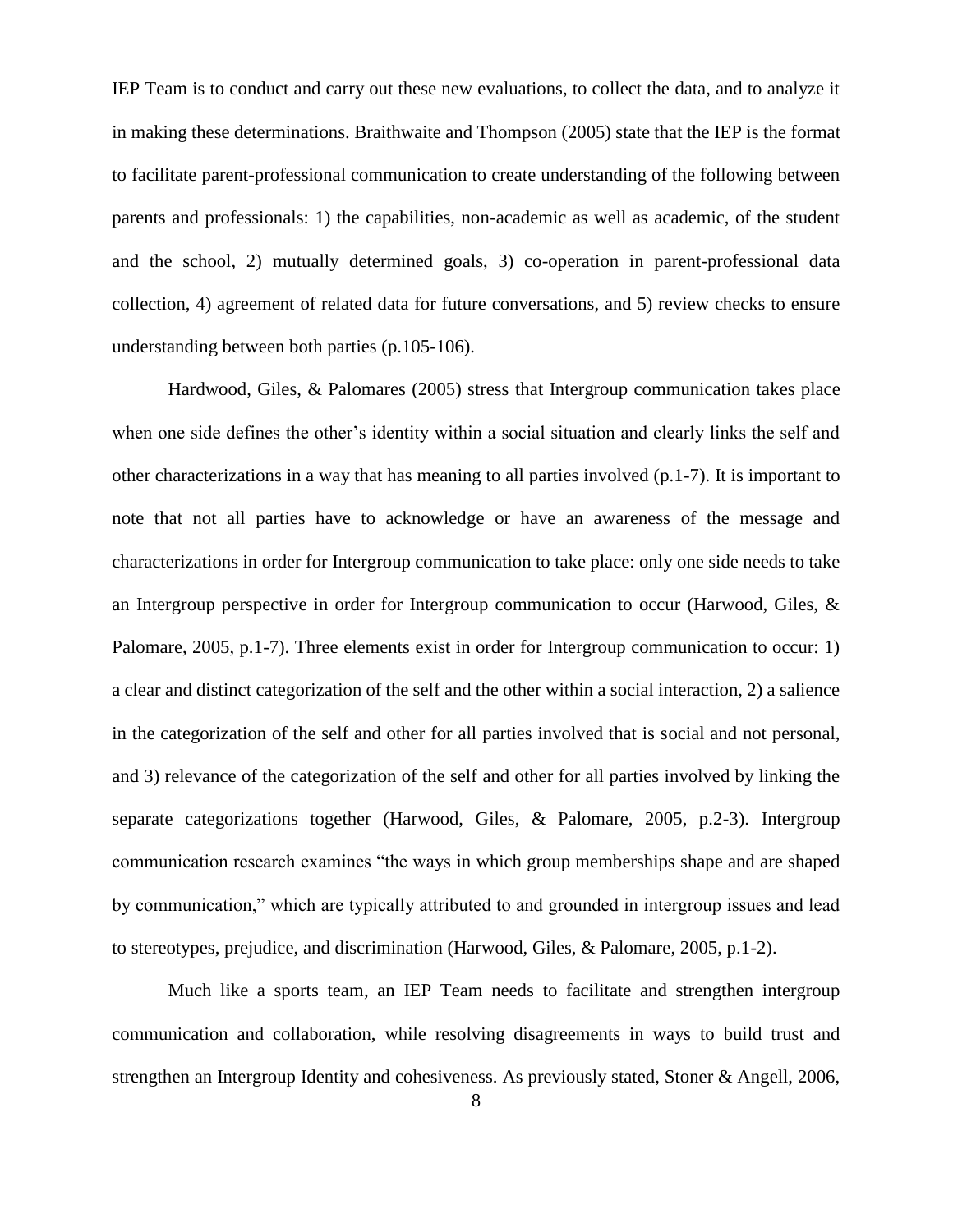pointed out the 1997 amendment to IDEA mandated parents' legal and legitimate right to be involved in every aspect of their disabled child's education; further, they stress that IDEA "stipulates that parents must be invited to participate on their children's education team as these teams identify and evaluate children for special education, set educational goals, and make service delivery choice (Office of Special Education and Rehabilitation Services [OSERS] 2000)." Stoner & Agnell, 2006, also found that "effective communication is vital to enhancing parental involvement, partnerships, and family centered approaches to service delivery" and is an "effective intervention strategy for children with autism" (p. 177-178). Soodak and Erwin (2000) also document the widely known fact that parental involvement "has been identified as a necessary and valid indicator of quality outcomes in the education of young children with disabilities" and point to the criticalness of enhancing and creating "meaningful parental involvement" (p.29). Stoner, Bock, Thompson, Angell, Heyl, & Crowley (2005) define parental involvement as "the communicative and collaborative interactions between parents and professionals" (p.39). Unfortunately, research has shown school districts are failing in this regard: "Evidence suggests that the arena of interaction between parents and education professional is often fragmented and poorly integrated. Confusion, frustration tension, and less than optimal levels of cooperation often emerge, affecting the overall efficacy of service delivery and the eventual wellbeing of those being serviced" (Stoner, Bock, Thompson, Angell, Heyl & Crowley, 2005).

Within the IEP Team, professionals negatively characterize parents; further, parents report difficulties in attempts to collaborate with professionals and in contributing to their own child's IEP. Kohler (1999) found in his research that "professionals view families as unreliable sources of information, and even as adversarial" (p.157). Likewise, Stoner & Angell (2006) found parents with autistic children reporting that "the educational system identifies them as adversarial, demanding, and hostile" (p.177). Canary and Jackson (2016) found parents experienced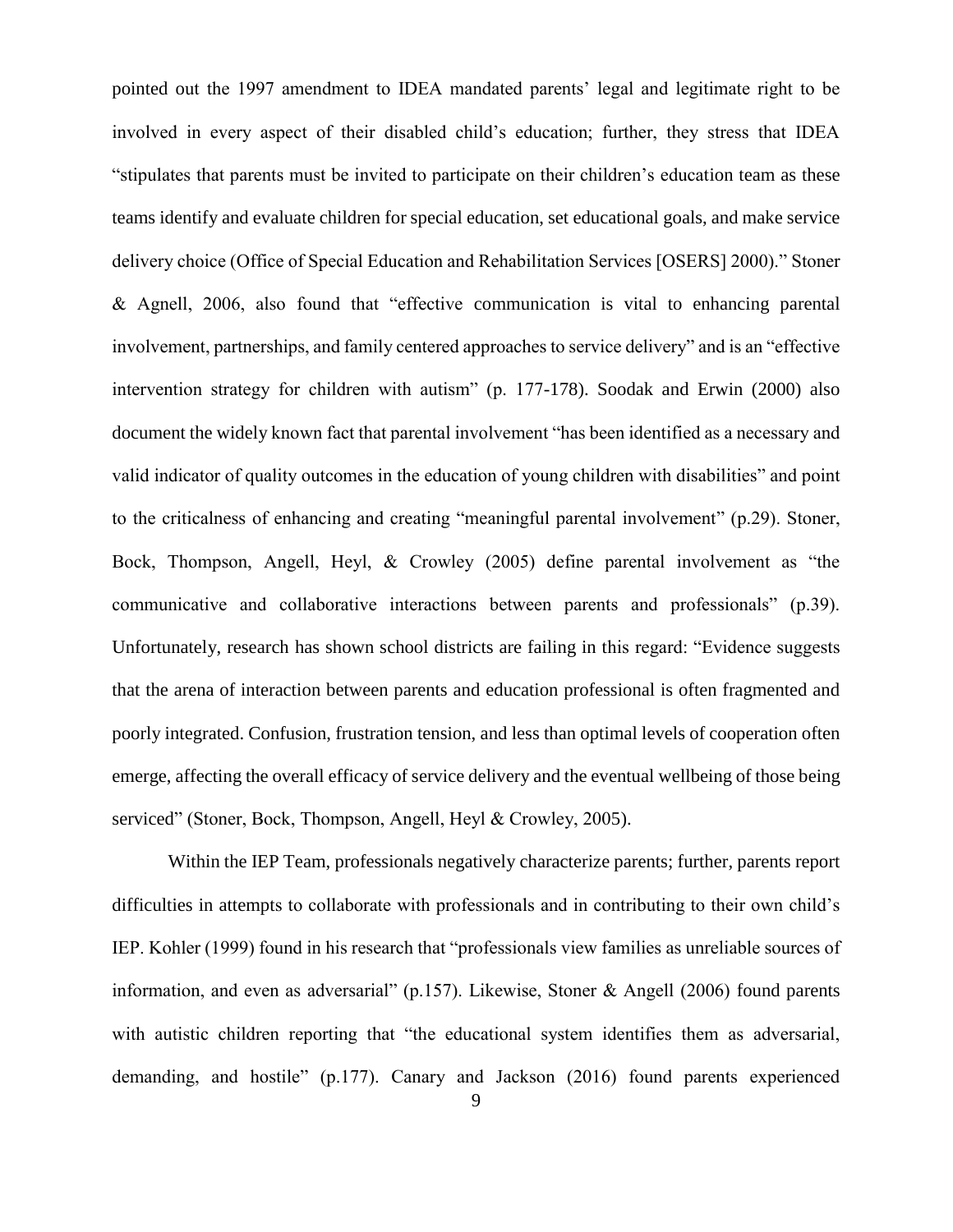difficulties in attempts to collaborate with professionals in order to make decisions for their autistic children (p.17). Stoner, Bock, Thompson, Angell, Heyl, & Crowley (2005) found parents reporting difficulties in both obtaining services and in the delivery of those services, as well as a lack of parent-professional collaboration (p.39). Stoner & Agnell, 2006, again found these same issues to be major parental concerns a year later, with the addition of parents of disabled children reporting no parental involvement in the development of their own child's IFSP and/or IEP (p.178). Braithwaite & Thompson (2005) discovered that parental participation during IEP meetings is significantly reduced, and almost non-existent, as parents are "on the receiving end of one-way communication from the professional to the parent" (p. 117).

Studies continue to show significant communication problems between home and school, breaking down the IEP Team, and leading to an increase in litigation. Lake and Billingsley, 2000, in their analysis found that parent-professional communication ranged from miscommunication, a lack of communication, a repression of communication, non-communication, an unwillingness to communicate and/or listen to the other members, and the use of communication intimidation tactics, especially in team meetings (p.248). Further, their research confirmed the use of these communication tactics were major factors in escalating conflict between school districts and the parents of autistic children and leading to increased litigation (p.248).

When professionals do not communicate and collaborate effectively with parents as critical and equal members of their own child's IEP Team, it "Leaves parents feeling there is no one to hear their concerns: their concerns are not equally as valid as those of the "professionals" (Stoner, Bock, Thompson, Angell, Heyl, & Crowley, 2005, p. 48-49). It further reinforces the historical perspective of parents by the educational system, as Stoner, Bock, Thompson, Angell, Heyl, & Crowley, 2005, point out, that parents are "viewed as peripheral in their child's education and treatment" (p.39). Parents come to the conclusion that they really are not a part of their own child's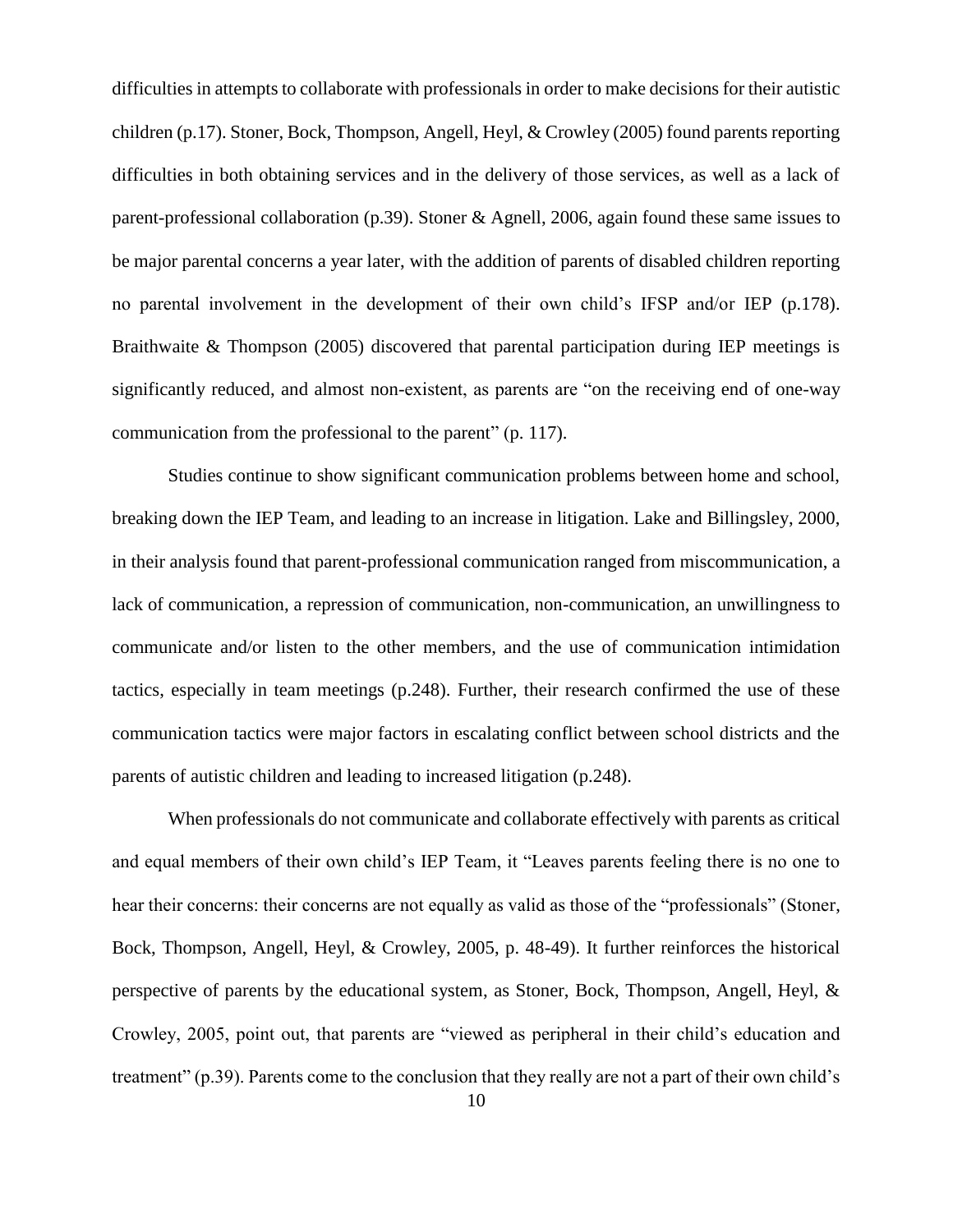IEP Team, and the only way for them to be acknowledged as an equal IEP Team member by their professional counterparts and the educational system is to exercise their due process rights. As Stoner, Bock, Thompson, Angell, Heyl, & Crowley, 2005, point out the sobering reality, "Although IDEA's provisions are straightforward and fundamental, attitudinal and implementation complexities often deter the law's well intended focus" (p.39).

Hardwood, Giles & Palomare, 2005, stress the importance of studying group communication patterns, which significantly impact the way group identity is created, maintained, and negotiated, and leads to questions of group authenticity (p.1-7). Further, they stress the criticalness of studying "the ways in which some individuals exist on the margins or boundaries between groups. . . These liminal identities raise questions for others in the environment about the legitimacy of an identity and encourage difficult attributions" (Harwood, Giles, & Palomares, 2005, p.1-7). The purpose of intergroup research is two-fold: 1) to understand how human divides, such as prejudice and discrimination, are created through communication processes and cause many intergroup problems, and 2) how communication processes can inclusively represent and embrace group diversities and identifications to create positive social identities and disaffirming human divides (Harwood, Giles, & Palomares, 2005, p.13).

In terms of an IEP Team, it is then critical to examine the administrative policies and procedures within the special education system that dictate the communication, collaboration, disagreement, and educational practices between parents and professionals to identify the ways professionals are meeting the well-intended focus of IDEA and FAPE and/or keeping parents of autistic children on the peripheral of their own child's education. What are the administrative policies and procedures for communication, collaboration, disagreement, and education between parents and professionals that comprise the IEP Team? Moreover, in what way do these policies and procedures engage and include parents as a part of their own child's IEP Team, and in what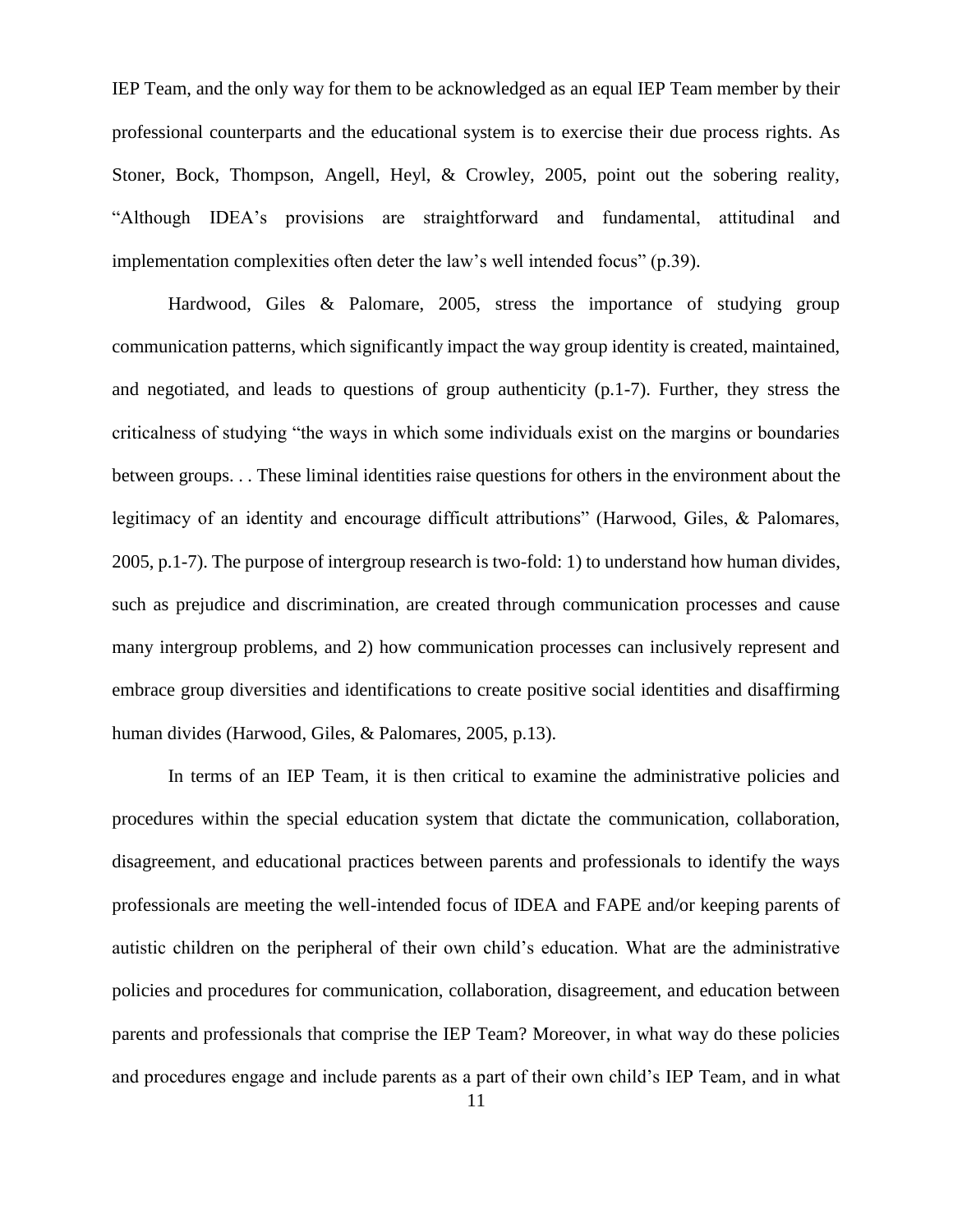way do these policies and procedures minimize and exclude parents from their own child's IEP Team? Lastly, in what way, if any, can these policies and procedures be changed to facilitate more engaging communication, collaboration, disagreement resolution, and education for parents and professionals as equal IEP Team members.

# METHOD: A COMPARATIVE CASE STUDY OF TWO SCHOOL DISTRICTS

To explore these questions, the principle investigator recruited relevant school district staff and parents for the research interviews. The principle investigator used her personal network of parents of children with autism to recruit parent participants from two different school districts. Snowball sampling was used to gain additional participants. After identifying the relevant school district staff on the two different school district websites, the principle investigator sent email invitations to each relevant school district staff personnel to participate in the study. Snowball sampling was used to identify relevant affiliates that opted to participate in the study as well. The principle investigator conducted interviews, some recorded and some handwritten, at the location of the participant's choice. The principle investigator transcribed the interviews, both handwritten and recorded, for analysis. Any names in the transcripts were changed to pseudonyms to provide confidentiality and protect participant's identities (see Table 1).

A comparative case study was used to try to identify and understand the differences in school district special education policy interpretation and implementation and the different experiences of parents with autistic children within the school different school districts. Questions were drafted for the different stakeholders to address their individual positions and interests within the special educational system and interviews were conducted. When possible, these interviews were recorded, transcribed, and then analyzed. When not possible, interviews were handwritten, further transcribed and then analyzed as well. The following was used as a unit of analysis in each interview to identify patterns and themes within each interview: 1) each new topic that arose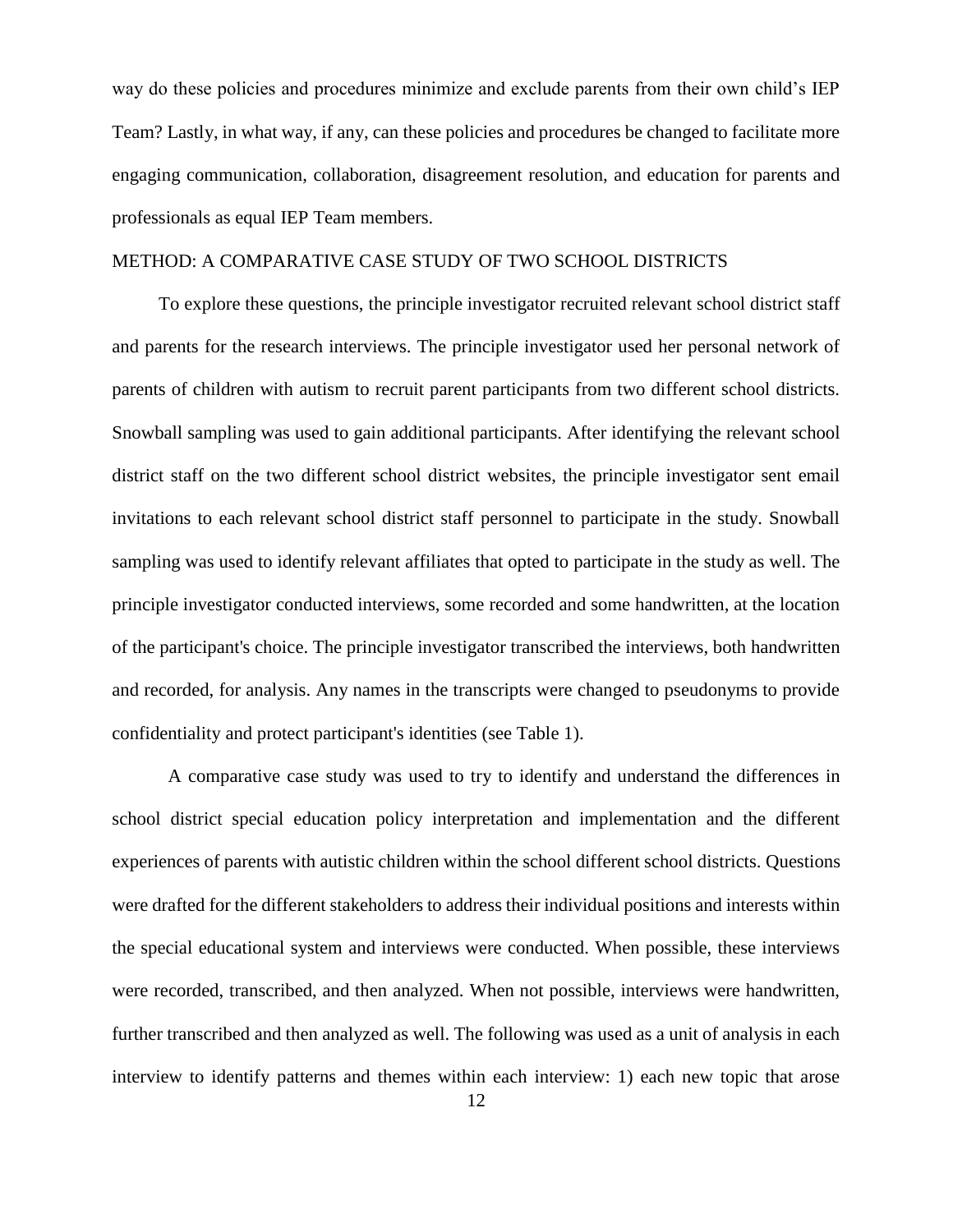between the interviewer and interviewee during the interviews, 2) each new change in speaker and/or each turn in talk between the interviewer and the interviewee, and 3) each new additional question and/or reiteration from the interviewer to the interviewee to expand and clarify the interviewee's verbal communication. Thus, each new topic and each turn in talk was used as a unit of analysis in each interview. During analysis, different themes and patterns were identified and logical conclusions obtained. Interview data was analyzed using qualitative interpretive methods.

Within school district number one, nineteen recruitment letters were emailed out to special education staff/personnel. The director of special education, sent an email "kindly opting out" of the study (Special Education Director, email, January 9, 2017). Three special education personal within school district number one agreed to and were interviewed for this study. Within this school district, four parents of autistic children living in and attending school district number one, were conducted.

Within school district number two, thirty recruitment letters were emailed to special education staff/personnel. I was contacted by the Director of Accountability and Program Services within school district number two and informed I needed to fill out and submit an application, along with all relevant documents showing authenticity and verification of research being conducted through the University of Utah and being overseen and directed by an affiliated professor from the University, requesting permission to conduct research within the school district. Moreover, I was informed that a Review Board would be convened within 30 days and a decision regarding my request would be made. After 30 days, my request was denied and no interviewers for the special education staff/personnel were conducted within school district number two (Director Accountability and Program Services, email, March 8, 2017). However, two parents, with autistic children living within and attending school district number two were interviewed.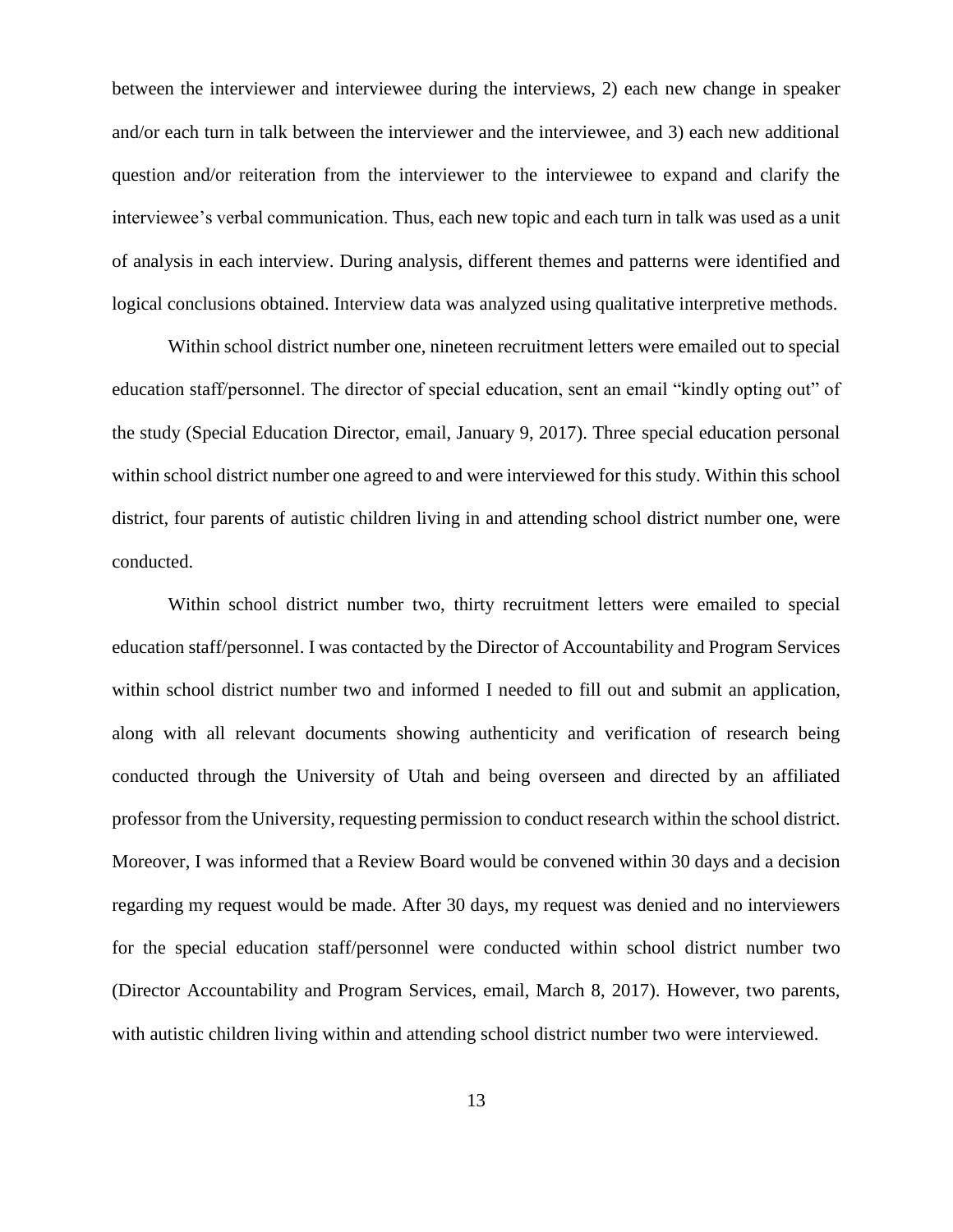In addition to the above interviews, two affiliate interviews were conducted. One interview was with an affiliate from the Utah Parent Center, a support/resource provided by the State of Utah for parents of autistic children, and the other was with the Special Education Director from the Utah State Board of Education.

## TABLE 1

Data Sources: Interviews with Relevant Stakeholders

| Pseudonym                         | Position in Special Ed                                 | Type Interview            | Nature of Interview |  |  |
|-----------------------------------|--------------------------------------------------------|---------------------------|---------------------|--|--|
| <b>Length of Interview Length</b> |                                                        |                           |                     |  |  |
| Educator #1                       | <b>Special Programs Coordinatorrd</b>                  | <b>Digitally Recorded</b> | 46:12               |  |  |
| Educator #2                       | Lead Psychologist                                      | Digitally Recorded        | 48:17               |  |  |
| Educator #3                       | <b>Teacher Leader</b>                                  | <b>Digitally Recorded</b> | 58:56               |  |  |
| Educator #4                       | <b>Special Education Director</b>                      | Email                     |                     |  |  |
| Educator #5                       | Director Accountability and<br><b>Program Services</b> | Email/Letter/Phone        | 15:00               |  |  |
| Affiliate #1                      | <b>Utah Parent Center Liaison</b>                      | Phone/Handwritten         | 40:00               |  |  |
| Affiliate #2                      | Utah State Board of Ed                                 | Phone/Handwritten         | 30:00               |  |  |
| Parent #1                         | School District #1                                     | Oral/Handwritten          | 60:00               |  |  |
| Parent #2                         | School District #1                                     | Oral/Handwritten          | 60:00               |  |  |
| Parent #3                         | School District #1                                     | Oral                      | 10:00               |  |  |
| Parent #4                         | School District #1                                     | Oral                      | 10:00               |  |  |
| Parent #5                         | School District #2                                     | Oral                      | 15:00               |  |  |
| Parent #6                         | School District #2                                     | Oral/Handwritten          | 10:00               |  |  |

# RESULTS

Federal, state and local laws mandate each child with a disability is provided with a free appropriate public education and provide special funding and services, in addition to those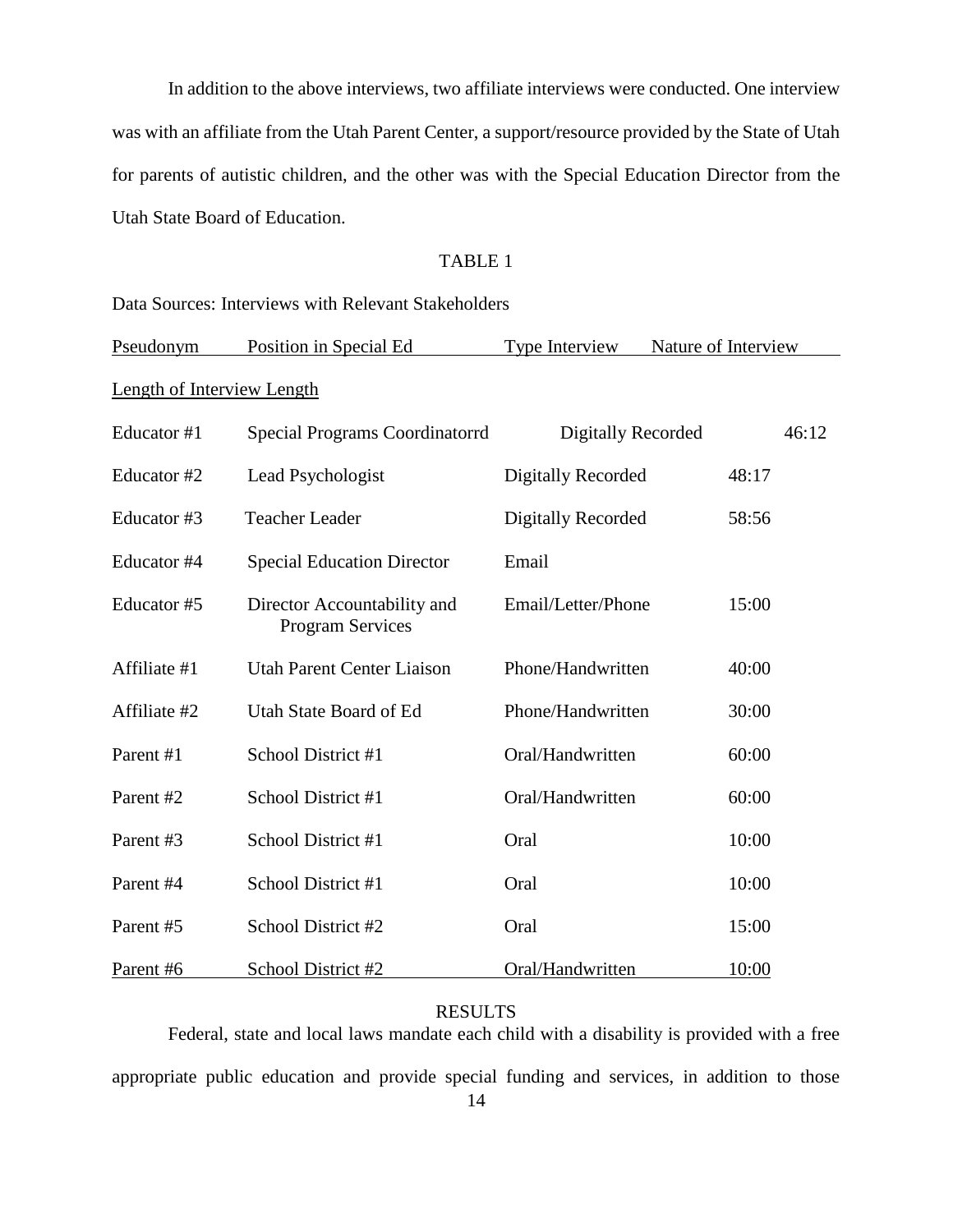provided by the local education agency, in order to accomplish this goal. Further, IDEA and FAPE have legitimized and legalized a parents' right to be involved with every aspect of their child's education. Governmental agencies rely upon and utilize the local school districts and administrators as their agents and liaisons to communicate, identify, evaluate, educate, coordinate, and collaborate with the parents of autistic children within the local communities they serve; further, they rely upon these entities to communication and disseminate information regarding available services and supports between the governmental agencies and the parents of special needs children without filtering, withholding, or omitting critical information. Further, the local education agency, under the umbrella of the school district and administration, is charged with assembling the IEP Team for each child to determine each child's special education goals and services.

However, when I interviewed Affiliate Number Two, who is the Special Education Director for the Utah State Board of Education, she informed me that even though the school administrators are the mediators between the state and the parents of autistic children in the dissemination of policies/procedures/information, that the school administrators had a "grey area" they were legally allowed to operate within regarding this accountability and responsibly (Affiliate #2, personal communication, May 3, 2017). She informed me that all of the school administrators were "very much aware of the services," as she met with these individuals on a regular basis to communicate and disseminate information regarding changes and/or updates regarding special education policies and procedures and the state funded services and supports offered to the school district and/or parents of autistic children to access and utilize through the state of Utah (Affiliate #2, personal communication, May 3, 2017). However, this affiliate also informed me that the school administrators were allowed to develop their own individual special education policies (and procedures) within their individual school districts (that) "can be different but not contrary to the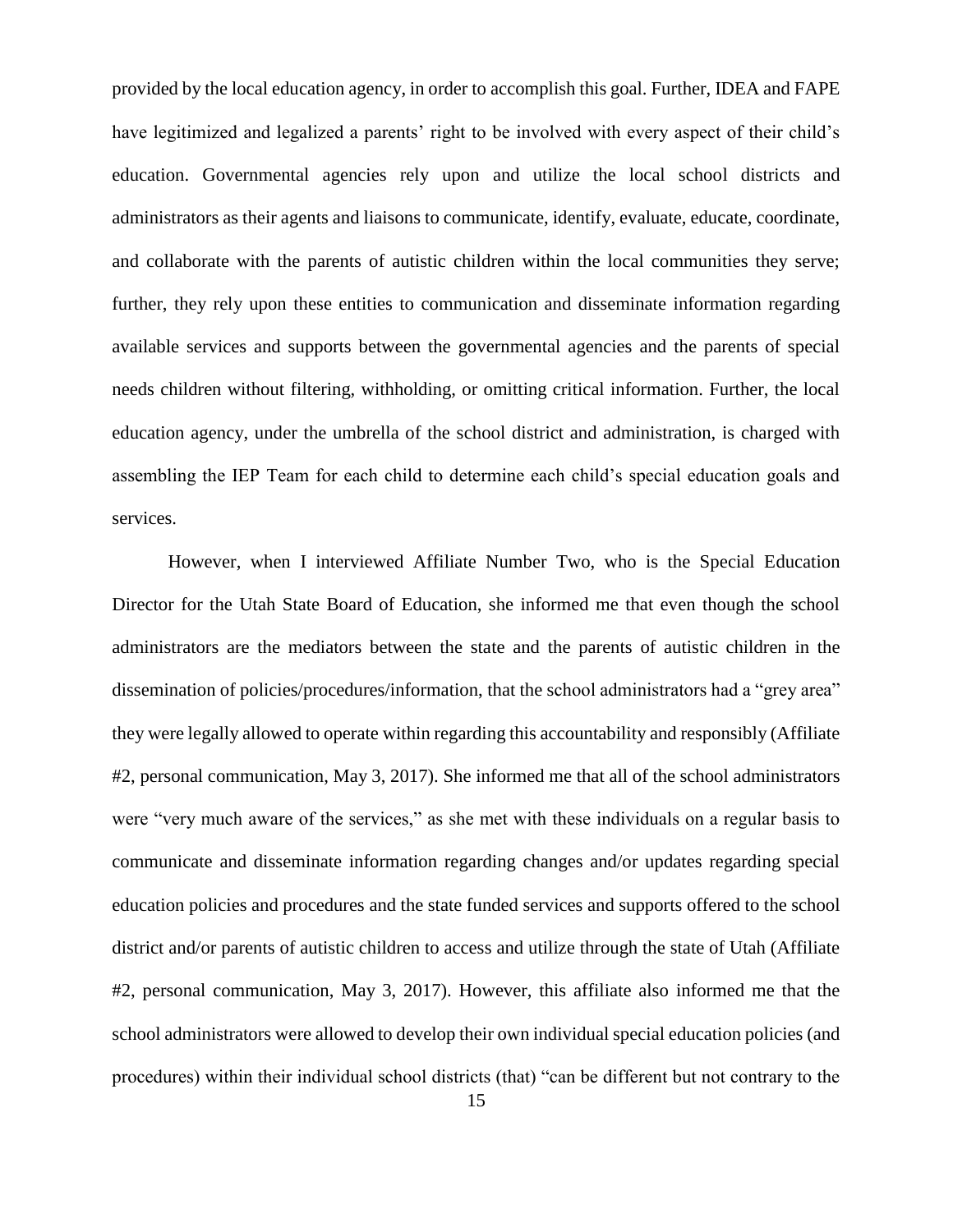state policy" (Affiliate #2, personal communication, May 3, 2017). When I questioned further, she repeated this phrase (Affiliate #2, personal communication, May 3, 2017). She attempted to explain that if the school administrator chose to "opt out" of utilizing the services and supports, they could do so without being required to communicate this decision to anyone; further, if they developed a special education policy to "opt out" of utilizing the state funded and provided services and supports, they were not under any obligation to disseminate this decision or information to anyone, even the parents of autistic children for the parents to pursue on their own (Affiliate #2, personal communication, May 3, 2017).

It appears that Administrators are indeed taking advantage of this "grey-area" by filtering and withholding information about the state funded and operated services and supports. Moreover, School Administrators have chosen to develop and implement different policies and procedures for different IEP Team members: one set of policies and procedures for the professionals and a completely separate set of policies and procedures for the parents. This is especially confusing why the administrators would choose to do this when the laws specifically state and research has confirmed the criticalness of parent-professional communication/collaboration in the success and positive outcomes in the education of special needs children. Further confusing is administrators' avoidance of conversations regarding their special education policies and procedures with outsiders, as well as with parents within their own school district. As previously stated, school district number two refused to allow me to interview any of their personnel for this research. Also, parents within that school district reported attempting to contact the school district special education administration on multiple occasions with no response from the administrator (Parent #6, personal communication, March 9, 2017). Special education administration within school district number one quickly opted out of this study, again, as previously mentioned (Email between special education administration and researcher, January 9, 2017). When administrators will not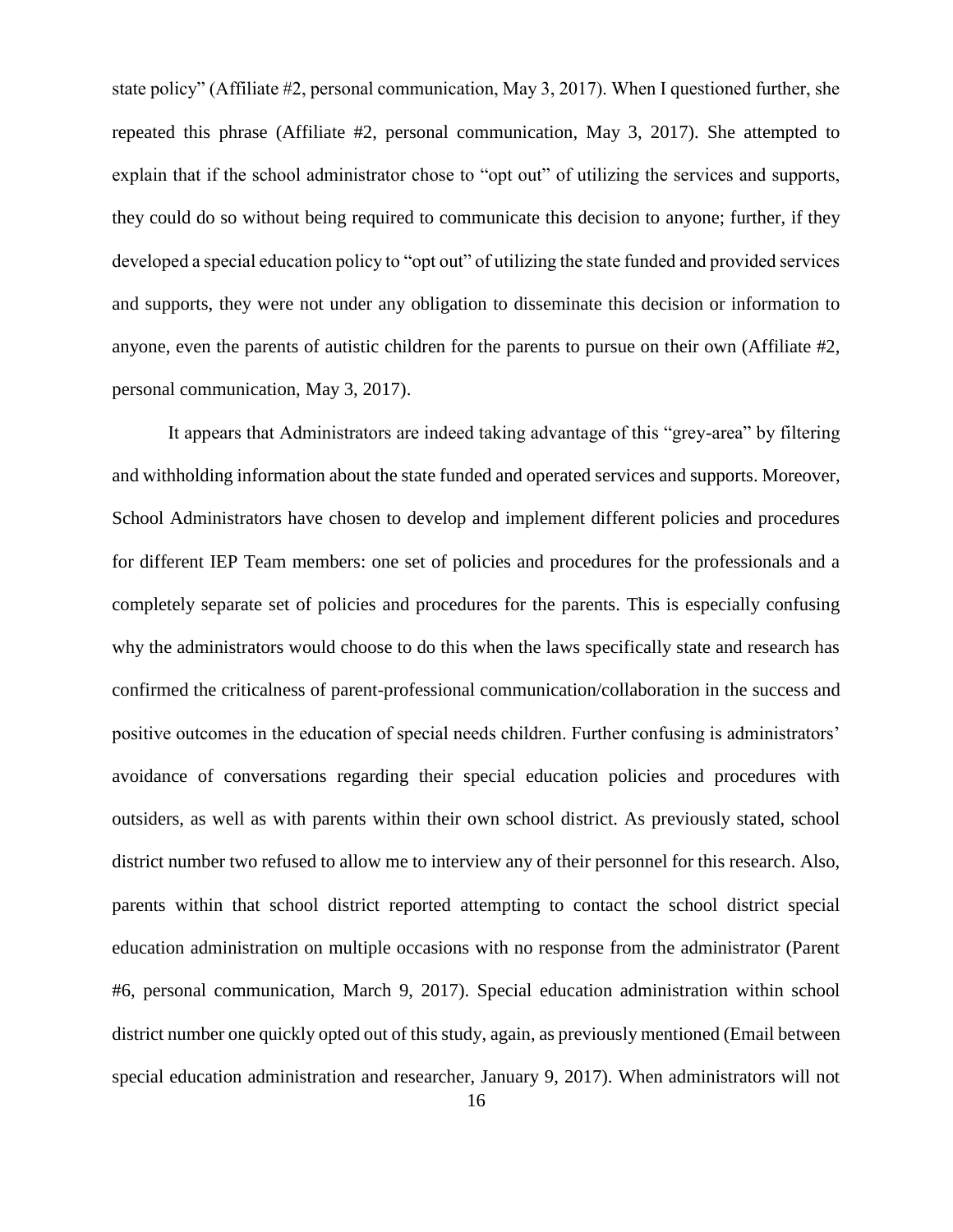respond to parents regarding their concerns for their children, yet administrators respond to the professionals, it sends the clear message that the parents are not as important as the professionals and that administrators do not see parents as equal members as professionals on their own child's IEP Team.

When I interviewed each educator within school district number one, they were not aware of the state funded and operated services offered to parents of autistic children; however, they were aware of their school district's participation in one of the state funded and operated supports (Educator #1, personal communication, February 2, 2017; Educator #2, personal communication, February 17, 2017; Educator #3, February 28, 2017). Further, none of the educators knew what their school district's policy was regarding parents of autistic children being able to access and utilize these state services (Educator #1, personal communication, February 22, 2017; Educator #2, personal communication, February 17, 2017; Educator #3, personal communication, February 28, 2017). Interestingly enough, educator number two was aware of her school district's contract with a third party agency to provide health services to the children living within the school district; moreover, she was confused why the school district would opt not to contract with the state regarding these services, especially when there would be no additional cost to the school district; also, she was confused why the school district would not make this information available to the parents of autistic children (Educator #2, personal communication, February 17, 2017).

Of the six parents that I interviewed living within the two school districts, only one was aware of the state program for additional services and resources for their autistic children from a flyer that had been posted outsider her daughter's early intervention sensory class at Kauri Sue Hamilton (Parent #6, School District #2, personal communication, March 9, 2017). The parent reported that none of the special education teachers, school principals, and/or administrators knew about the program and none of these personnel had ever communicated and/or disseminated any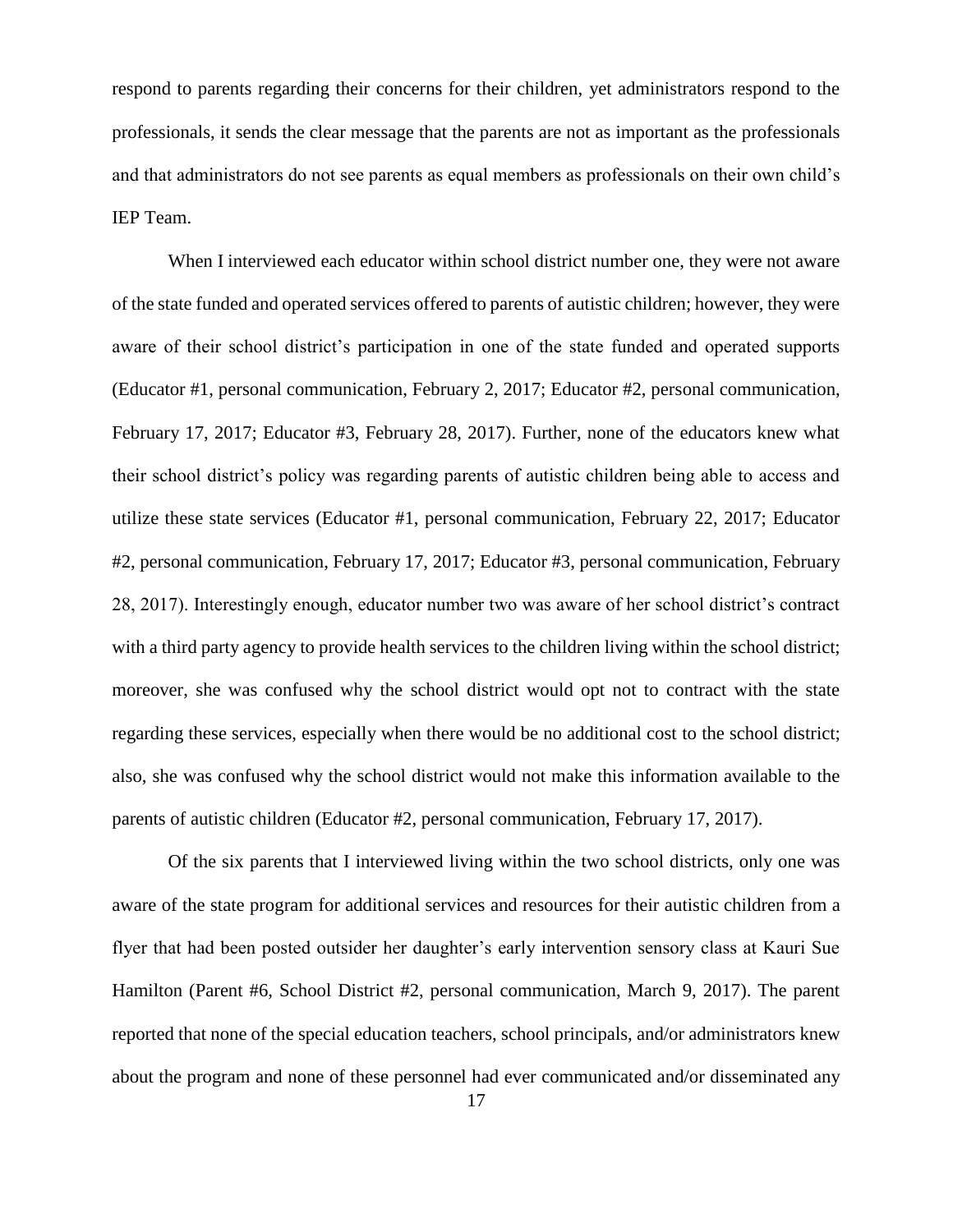information of this sort to her, or to the other parents (Parent #6, School District #2, personal communication, March 9, 2017).

Administrators in School District Number One have created and maintain special education policies and procedures that clearly send the message that parents are not really a part of their own autistic child's IEP Team. One way they have done this is by developing, maintaining, and enforcing two separate procedures for individuals to access for communication and/or disagreements. One line of communication and/or disagreement discussion/meetings for the "professionals" on the IEP Team, and another "Chain-Of-Command" for "parents" of the IEP Team.

The communicative policies and procedures for the "professional" IEP Team members include: 1) on-going, monthly training meetings, to educate and update all individuals on the federal and state and local special education policies and procedures; 2) on-going monthly "Teacher Co-Hort" meetings, designed to encourage collaboration by the sharing of information regarding what had worked through their experiences of "Trial-and-Error" with various autistic children and to offer this information to other special education staff to utilized in their encounters with the same autistic child; and, 3) special "Staffing" meetings utilized when the "whole (professional) team is not on the same page" so that they can "discuss the data and kind of what they are thinking. . . .without the parent," and to avoid "a heated discussion with the parent" and to appear "more professional," to remind the "staff" that "this is what is happening in the meeting," and "to remember this data, and this is what the data is showing and supporting just so they don't get caught off guard," at an IEP meeting and to present a "united front" in front of the parents at the IEP meeting (Educator #1, personal communication, February 22, 2017; Educator #2, personal communication, February 17, 2017; Educator #3, personal communication, February 28, 2017). This is utilized to get all professionals on the same page with the data and then allow the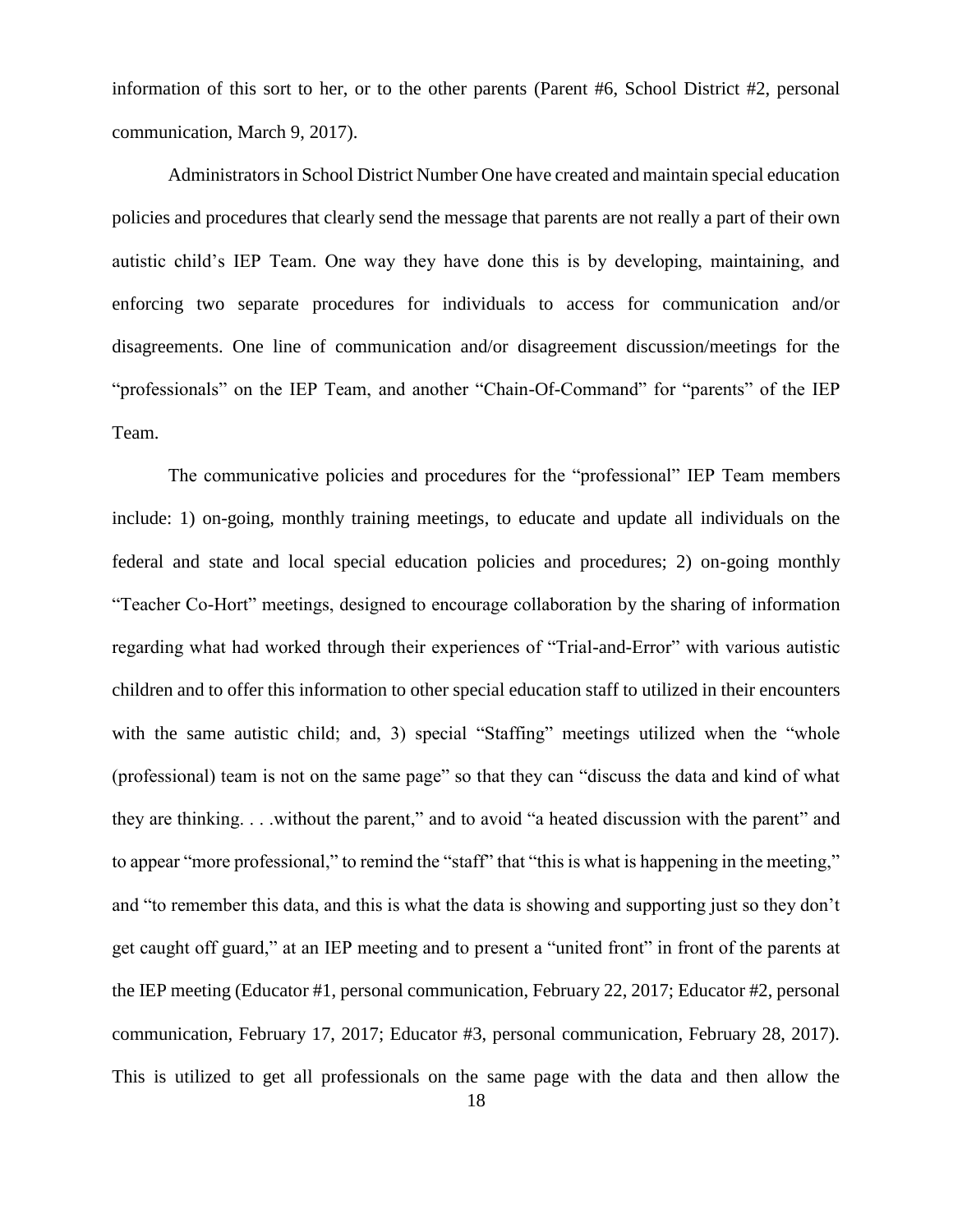professionals to "get the parent to understand" the data driving the professional decisions, which essentially cut the parent out of the data collection, collaborative data interpretation and decisionmaking process in their own child's special education (Educator #1, personal communication, February 22, 2017; Educator #2, personal communication, February 17, 2017; Educator #3, personal communication, February 28, 2017). All educators interviewed did state they often forget that parents are hearing this information for the first time and that they have heard it so many times and been involved on so many IEP Teams, that they forget to slow down and listen to and/or explain information to a parent (Educator #1, personal communication, February 22, 2017; Educator #2, personal communication, February 17, 2017; Educator #3, personal communication, February 28, 2017).

The communicative/disagreement policies and procedures for the parents in School District Number One with other IEP Team Members included: 1) notification of the yearly IEP Meeting, 2) a possible email of their child's IEP Plan for their "review" prior to the IEP meeting, 3) receiving a copy of the pamphlet, "Procedural Safeguards and Annual Parent/Guardian Notices" at the yearly IEP meeting, 4) utilizing the "Chain-Of-Command," which operated much like the game of gossip, in the case of any disagreement, 5) possibly being referred to a third-party outside affiliate for understanding of special education policies and procedures, 6) filing a complaint with the Utah State Board of Education Special Education Director, and 6) exercising their "due-process rights" by filing a legal complaint (Educator #1, personal communication, February 22, 2017; Educator #2, personal communication, February 17, 2017; Educator #3, personal communication, February 28, 2017). It is critical to point out that the "Chain-of-Command" communication forces the parent to communicate with one individual of the IEP Team at a time. That one individual then communicates the parents disagreement/concern with the rest of the team, and then the rest of the IEP Team sends a message, through this one individual, back to the parent, who is a "critical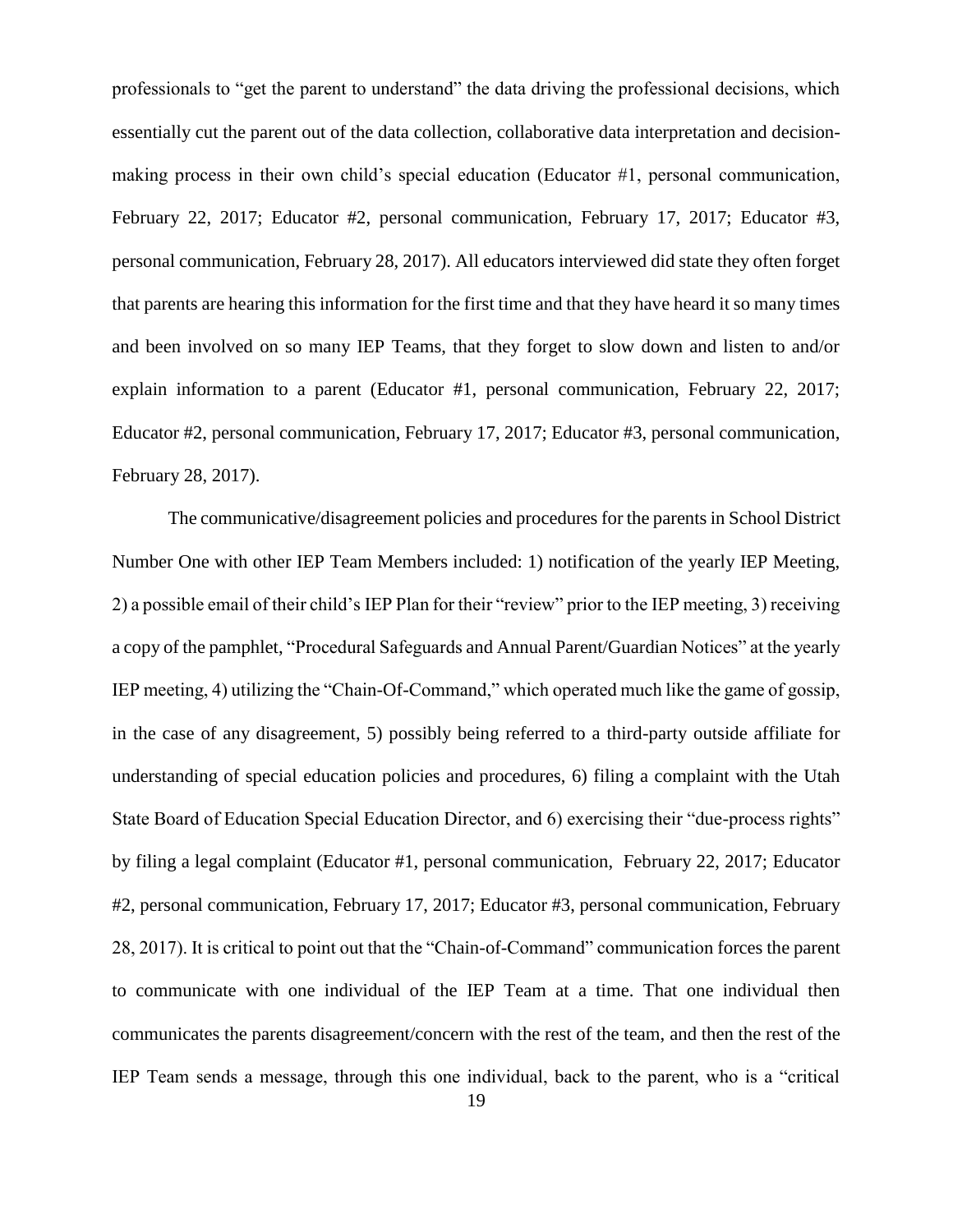member of the IEP Team." If the disagreement is not resolved, the parent then communicates with the next individual up the chain, until they reach the school administrator, and/or contact/file a complaint with the Utah State Board of Education Special Education Direction. Typically, the parents reported their disagreement being forgotten, minimalized, and ignored (Parent #1, personal communication, February 22, 2017; Parent #4, personal communication, February 1, 2017; Parent #5, personal communication, February 1, 2017; Parent #6, personal communication, March 25, 2017). One parent in School District Number Two reported being completely ignored by her multiple attempts to meet with the Special Education Administrator regarding her concern (Parent #6, School District #2, personal communication, March 25, 2017). Further, upsetting is the fact that Outside Affiliate Number Two, (who is the Special Education Director for the Utah State Board of Education), reported that when they informed the school administrators of a complaint filed by a parent within their school district, that the school administrators were "unaware" when any disagreements and/or concerns were reported in the form of a complaint (Affiliate #2, personal communication, May 3, 2017). Affiliate number two stated they do receive complaints and filed legal claims against the school district but that when they contact the administrator in the school district that the administrator is "unaware" there in a problem, implying the parent did not utilize the "chain-of-command" or that they thought the disagreement was "effectively resolved" (Affiliate #2, personal communication, May 3, 2017). One parent in School District Number One reported, "In my personal experience, we have talk(ed) to the principal, and she sympathized with us long enough to placate or concerns. She "promised" to help us out, the promptly forgot we existed" (Parent #1, School District #1, handwritten questionnaire, February 22, 2017). Parents interviewed in School District Number Two reported similar experiences, with one parent making a request during her child's IEP Meeting, having the data to back the necessity of her request, and was promptly informed by the principle, in front of the entire IEP Team, "we cannot meet every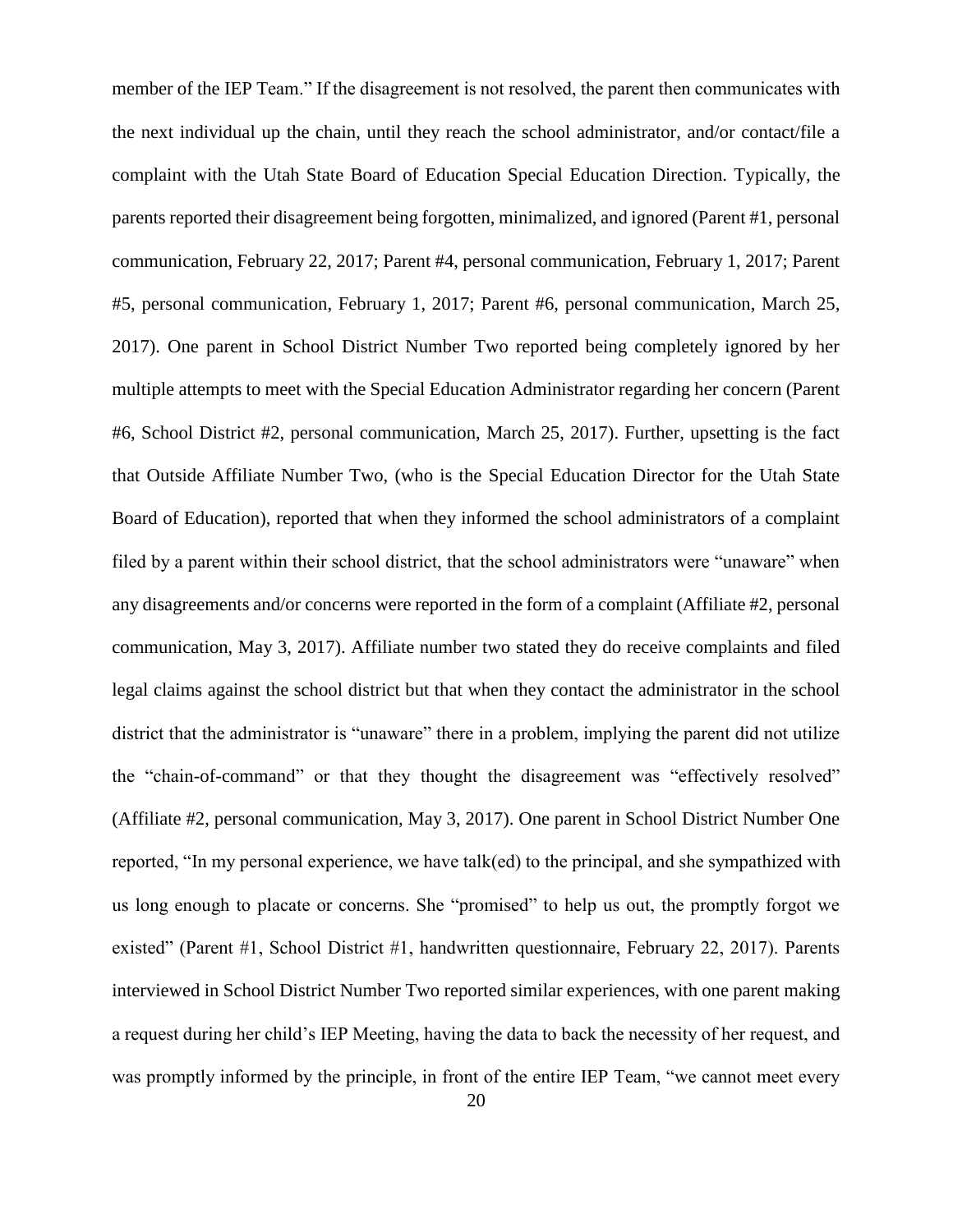child's individual need" (Parent #6, School District #2, personal communication, March 25, 2017). When the parent reminded the principle that this was a special-needs, autistic child, with a very clear need, the principle told the parent to "exercise (your) due process rights, but the answer is no" (Parent #6, School District #2, personal communication, March 25, 2017). Another parent of a child in School District Number Two reported the special education teacher, the one responsible for putting the IEP plan into action every-day in the classroom with the autistic child, did not attend the IEP Meeting; further, the parent was never informed if the teacher received a copy of the IEP and/or was disciplined for non-attendance (Parent #5, School District #2, personal communication, February 2, 2017).

Another dividing fact is that these administrators have given the distinction of "professional" to a third party outside affiliate, who is funded and maintained by the state. This third party outside affiliate, however, is granted the same rights, privileges, and access to the same information, resources, and education as that of the "professionals" that comprise the IEP Teams. Moreover, these outside affiliates are invited to, regularly attend, and are allowed to participate in the active discussion, collaboration, and decision making regarding the autistic children the IEP Team professionals are serving, while the parents of the autistic children, who are identified as IEP Team members, are not informed of these meetings, are not informed of this third party being involved in these meetings and open discussions regarding their children, and are not invited to participate in these meetings that make critical decisions regarding the education of their own children (Educator #1, personal communication, February 22, 1017; Educator #2, personal communication, February 17, 2017; Educator #3, personal communication, February 28, 2017; Affiliate #1, personal communication, February 23, 2017).

A parent school district number one stated that she had no idea what constituted and Free Appropriate Public Education for her autistic son. Further, she stated, "I wouldn't even know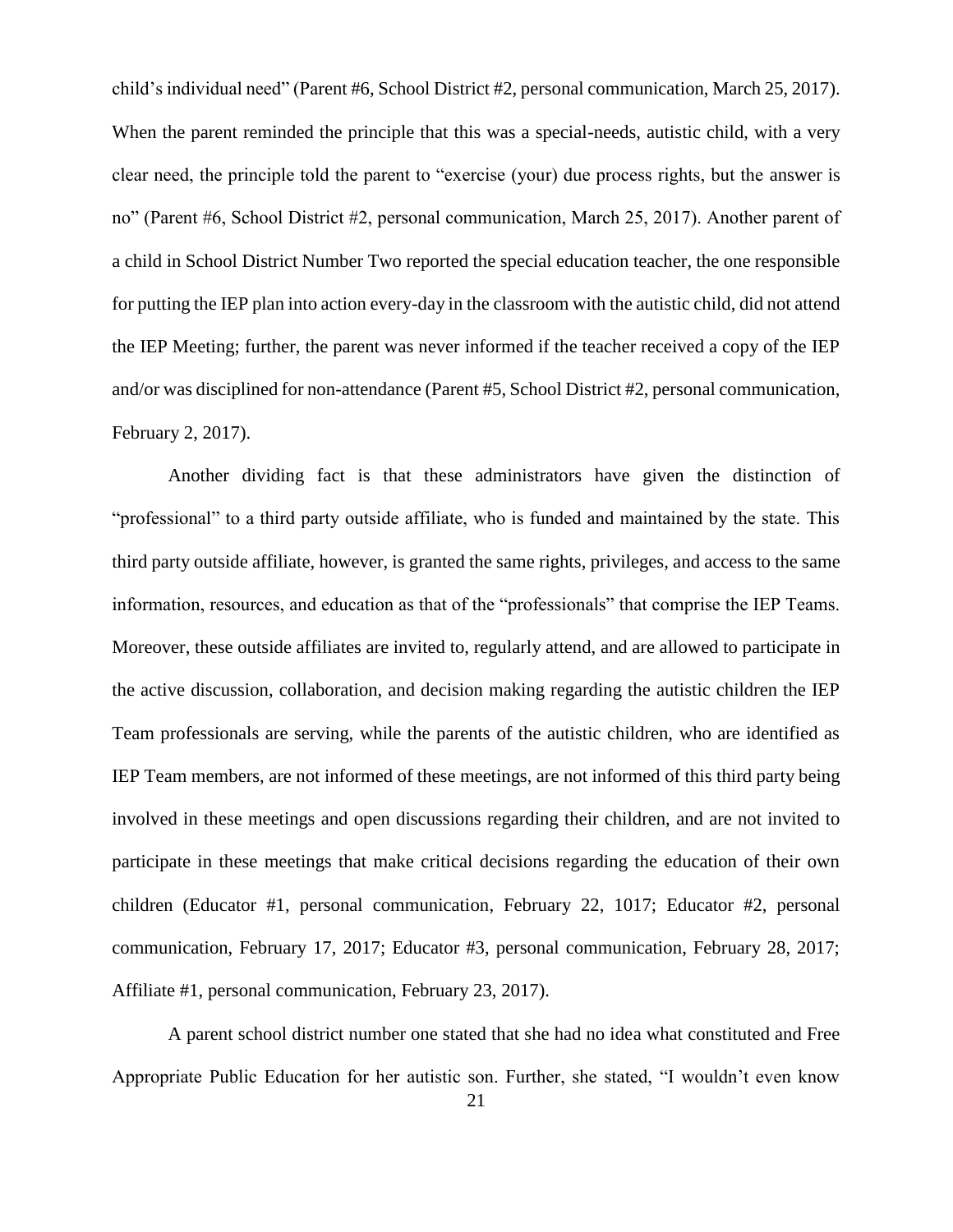where to go or who to talk to to find that out. I would not be surprised to find out that my son is not even receiving half of the services he's entitled to. He attends a charter school for autistic children. I know the school is given funds to provide speech/OT/social therapy services. He does receive some, but not nearly enough. But I have no knowledge of what I am allowed to ask for" (Parent #1, School District #1, written questionnaire, February 11, 2017). This parent admitted that she is "pretty ignorant when it comes to understanding my son's rights. Yes, we have the policies and procedural handbook. But, I have not really looked through all the legal jargon. The only thing I do get from that book, is that I have a right to make special request for my son and have a right to have a review board help me out if I do not agree with my son's education plan. But who is there to tell me what I can ask for? Frankly, I'm worried that if I ask for anything more, then I would be inconveniencing the staff" (Parent #1, School District #1, written questionnaire, February 11, 2017).

Through the development and implementation of different policies and procedures school administrators have gone contrary to IDEA and FAPE by not engaging, including, inviting, and informing parents of every aspect of their own child's education as a legal and legitimate member of the IEP Team. The development and implantation of two different policies and procedures for special education communication, collaboration, disagreements, and education, school administrators have shaped the IEP Team membership; further, they have clearly defined the IEP Team membership by the two different policies and procedures for special education communication, collaboration, disagreements, and education that the IEP Team Members are required to utilize.

One way to facilitate a more cohesive IEP Team is to inform and invite parents to participate in the same communication, collaboration, disagreement, and education formats provided for the IEP Team professionals. One educator did detail the difficulties one IEP Team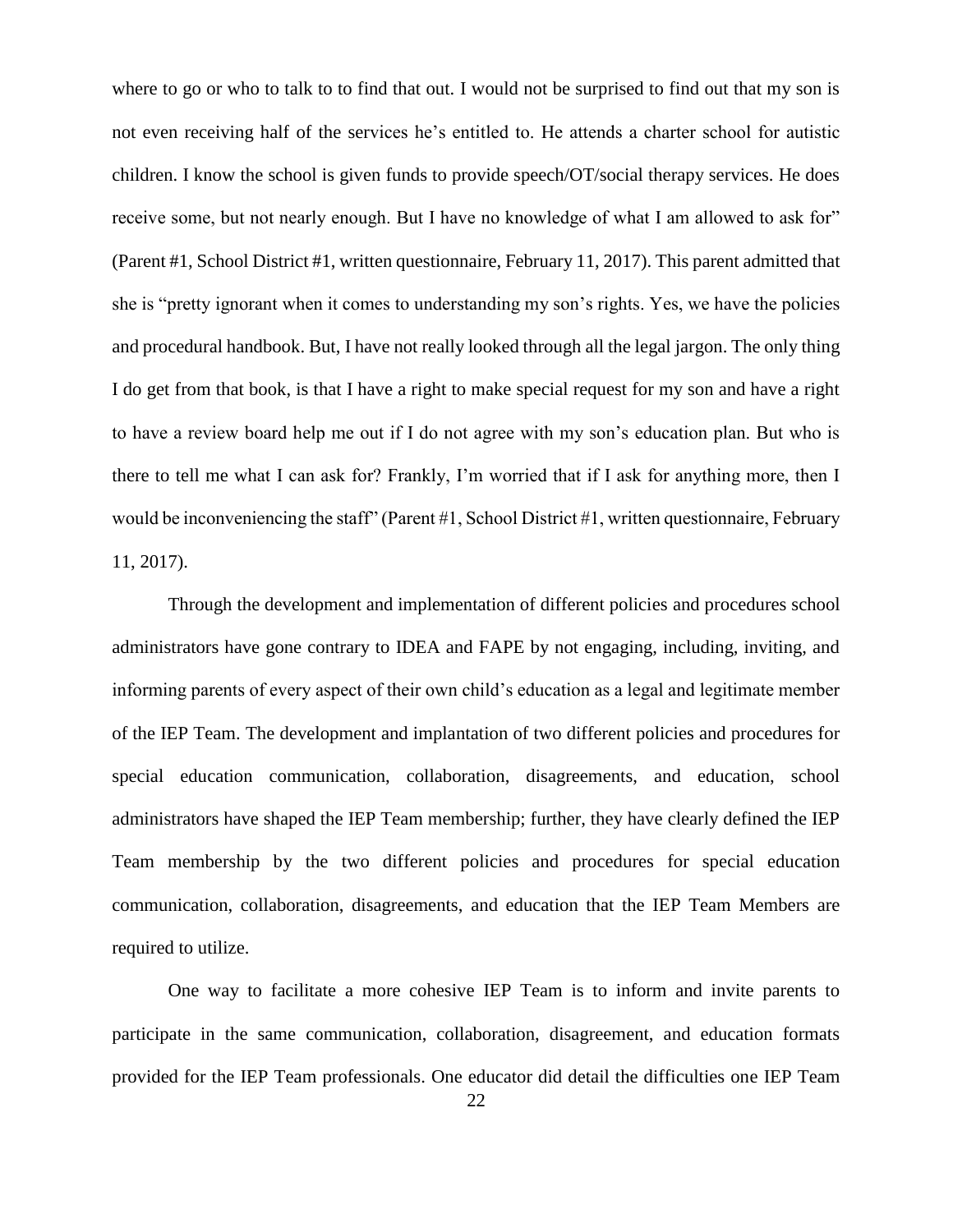ran into with an autistic child. While the professionals had tried everything, they had failed to utilize their most critical and longest IEP Team member in the assessment of this child: the parents. The educator explained how the professionals had met and tried every intervention they could think of, without success. The IEP Team called a meeting to discuss the serious nature of this issue and to collaborate regarding other possible solutions to resolve the on-going problem. The parents were invited and held the critical component of knowledge that unraveled the mystery on the ongoing problem: the child had an extensive medical history that had been previously ignored by professionals in the evaluation and data collection process. Once the professionals actually listened to and collaborated with the parents and this critical element came to light, measures were taken and goals implemented that were able to resolve the problem quickly (Educator #2, personal communication, February 17, 2017). This stresses the importance of inclusiveness of parents as IEP Team members, and validates parents as experts regarding their own child.

## DISCUSSION

Administrators two separate communication policies and procedures have shaped the IEP Team group membership by excluding parents and including a third-party outsider, who is not even a legitimate or legal part of the IEP Team; further, these policies and procedures have shaped the IEP Team group membership communication, again, by excluding parents and not only including, but granting the same rights, privileges, and authority to a complete outsider as the professional IEP Team members. It sends the clear message that parents are not really a part of their own child's IEP Team. It then gives the IEP Team ingroup, a.k.a. the professionals and outside third party, institutional approval to reinforce stereotypes, prejudices, and discriminations against the outgroup IEP Team members, a.k.a. parents.

Much like a sports team, parents are the Head Coach of the IEP Team, having the authority to make the final decision on all educational decisions for their autistic children. The school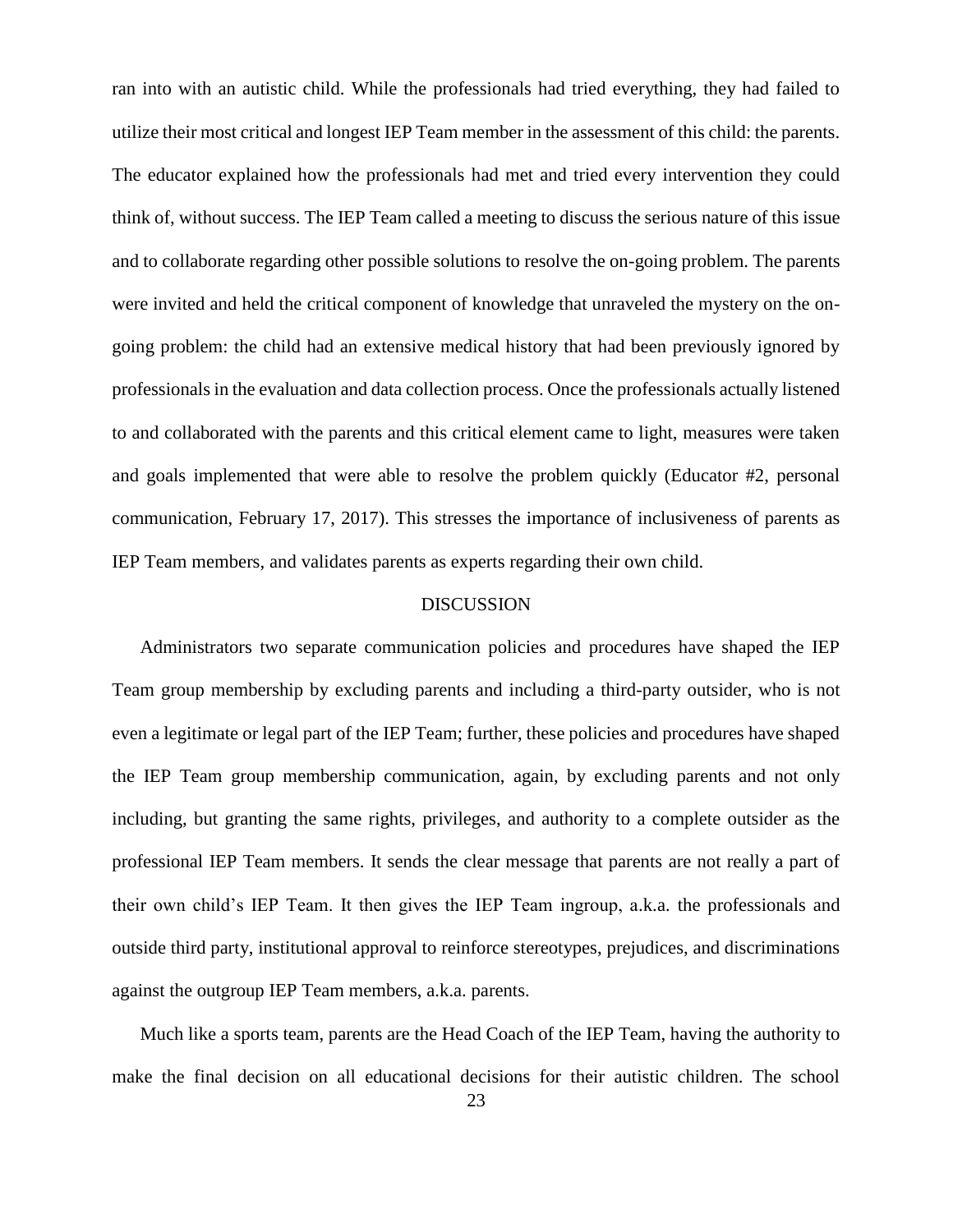administrators operate much like an offense or defensive coordinator, disseminating information to the Head Coach, giving their recommendations, and informing the Head Coach what the team is and is not capable of performing. The other IEP Team members are the vital and important team members, putting into action the decisions of the Head Coach and the administrator. From a parental perspective, it can feel that the administrator and other team members are joining the game (a.k.a. the educational needs of the autistic child) at half-time, throwing away their play book (a.k.a. expert observations/knowledge regarding their child and requests and recommendations for services and/or placement) and demanding the parent sign off on the play book of the administrators (a.k.a. separate special education policies and procedures with a pre-determined IEP and no invite to the IEP Team informal meetings) without receiving a copy of the play book and without being informed of and/or invited to the informal team meetings. From a professionals' stand point, it is easy to view the parental position as always being swapped out with different individuals and thus is an alternative position and not really a valued, contributing member of the IEP Team. Thus, it is easy for professionals to fall into the mindset that parents are not experts, are constantly being recast, and therefore, it is best that the parents sit this one out on the sidelines and let the professionals, who are experts and really know what is going on, handle the situation as they know what is best for the educational needs of the autistic child. These gross mischaracterizations reinforce the stereotypes, prejudices, and discriminations so ingrained and institutionally accepted special education policies and procedures by which the IEP Team operate, and which are at the root of most of the conflict between parent-professional communications and collaborations. With the creation and implementation of two separate special education communication policies and procedures, administrators are effectively by-passing the parental Head Coach authority, legitimately and legally granted to them under IDEA and FAPE, and engaging in team mutiny and insubordination: the equivalent of Group Based Injustice.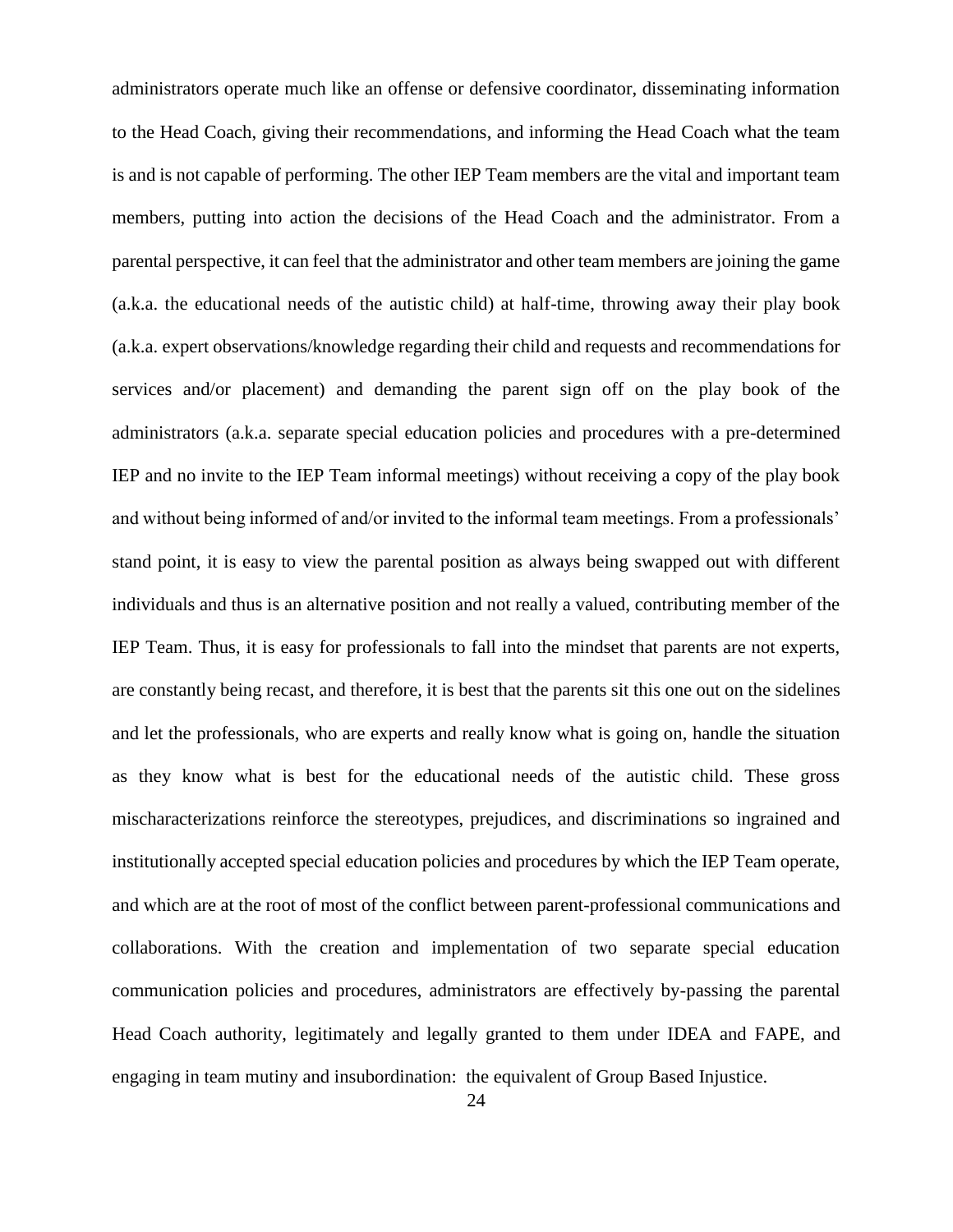While the state of Utah grants school administrators the discretion to develop and implement special education policies and procedure that are different but not contrary to IDEA and FAPE, the creation and implementation of two special education communication policies and procedures are directly contrary to IDEA and FAPE. As Stoner and Angell, 2006, point out, "The 1997 Individuals with Disabilities Education Act (IDEA) mandated that parents of children with disabilities have *the legal right to be involved in all aspects* of their children's education" (p.177, italics added for emphasis). Further, Stoner and Angell, 2006, explain that "The IDEA stipulates that *parents must be invited to participate on their children's education teams* as these teams identify and evaluate children for special education, set educational goals, and make service delivery choice (Office of Special Education and Rehabilitation Services [OSERS], 2000) p.177, italics added for emphasis).This means parents have a legal right and the professionals have the obligation to invite parents to all informal IEP Team meetings of other IEP Team members to communicate, collaborate, educate regarding IDEA, FAPE, and local special education policies and procedures, as well as the settlings of disagreements among IEP Team members. While administrators will claim inviting parents and having them participate in these IEP Team group communications, collaborations, educational trainings, and disagreements violate privacy and confidentiality laws, it is critical to note that the administrators are already violating privacy and confidentiality laws by allowing a third party, outside, non-sanctioned and non-approved individual to attend and participate in these informal IEP Team meetings without prior parental knowledge and without written parental consent, which is stipulated in IDEA and FAPE. Administrators have the capacity to change and consolidate the separate special education policies and procedures: sadly, they are refusing to do to so and further maintain the divide between IEP Team members.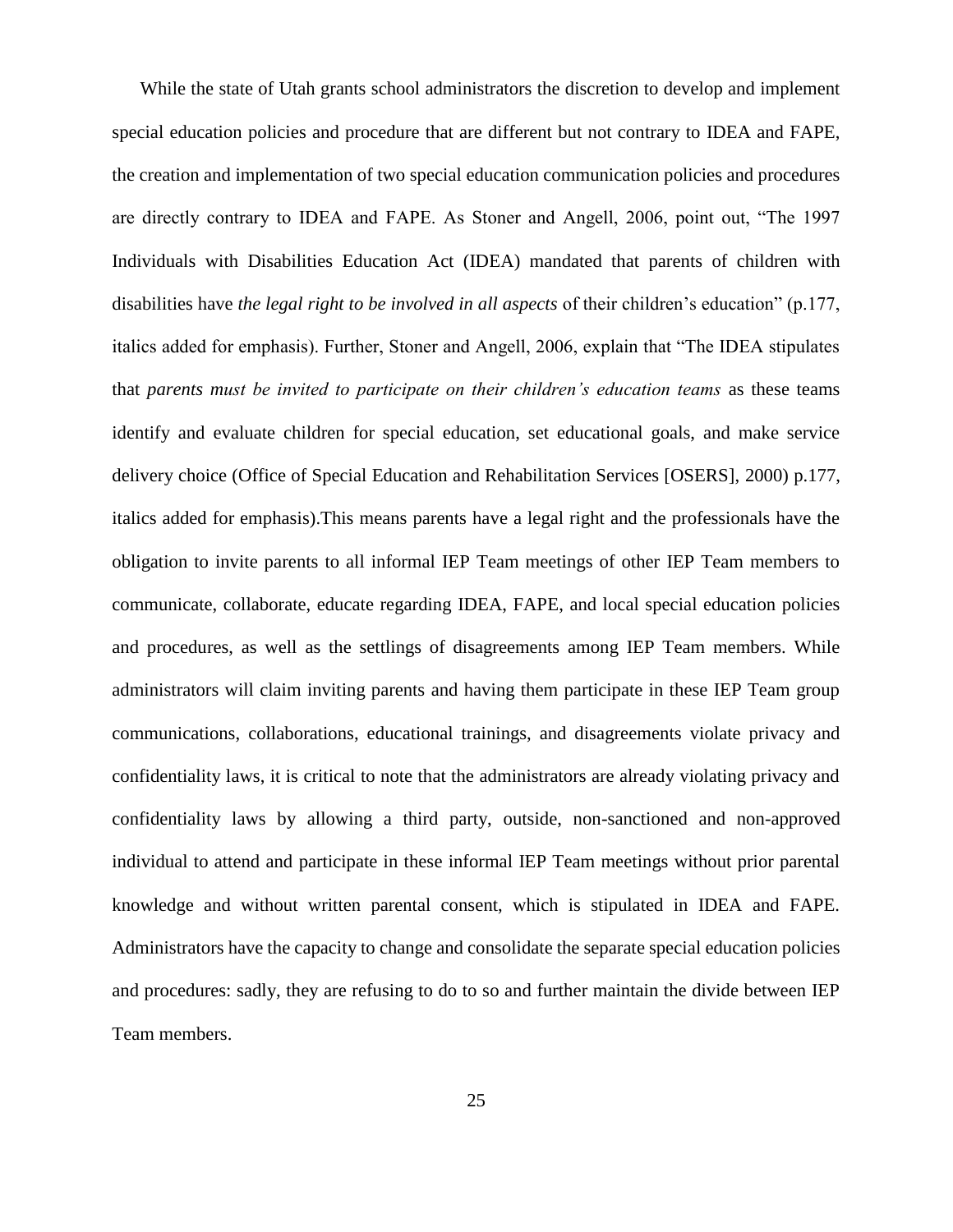Having two separate special education policies and procedures for different IEP Team members clearly sends the message that parents are not really part of their own child's IEP Team; further, it clearly creates an ingroup, a.k.a. professionals, and an outgroup, a.k.a. parents, within the IEP Team members. It then gives the ingroup institutional approval to reinforce stereotypes, prejudices, and discriminations against the outgroup. It produces the understanding that IEP Team meetings with both ingroup and outgroup members are more hostile Intergroup negotiations, necessary technicality in special education procedures, rather than the communicative collaborations between equal parent-professional IEP Team members IDEA and FAPE designed and intended them to be. When this occurs, Polzer's (1996) research on Intergroup Negotiations discovered the following: 1) ingroup members favor their other ingroup members over outgroup members, 2) randomly placing individuals into groups was enough for individuals to favor their ingroup members over those these viewed as the outgroup, 3) ingroup members still favored their ingroup option over that of the outgroup even when the outgroup option would provide the entire group with the most good, and 4) characterization of outgroup by ingroup as less trustworthy and honest, fueling an increased lack of trust between ingroup and outgroup members, and 5) defensive negotiating between the parties, including a refusal and/or incomplete communication, and a withholding of information, resulting in unproductive negotiations (p.679-681).

Stoner, Bock, Thompson, Angell, Heyl, & Crowley (2005) all recommend administrators listen to parental perspectives, as these are vital in policy changes that lead to enhanced programing (p.48-49). Bos & VanReusen (1986) confirmed the effectiveness of parental and student attendance at a strategy training session, which included five trainings sessions and focused on communication skills, over a single IEP orientation meeting and a simple IEP review session. Parents and students who attended the strategy training session demonstrated an increased ability to facilitate IEP goals at the student's IEP session over those parents and students attending the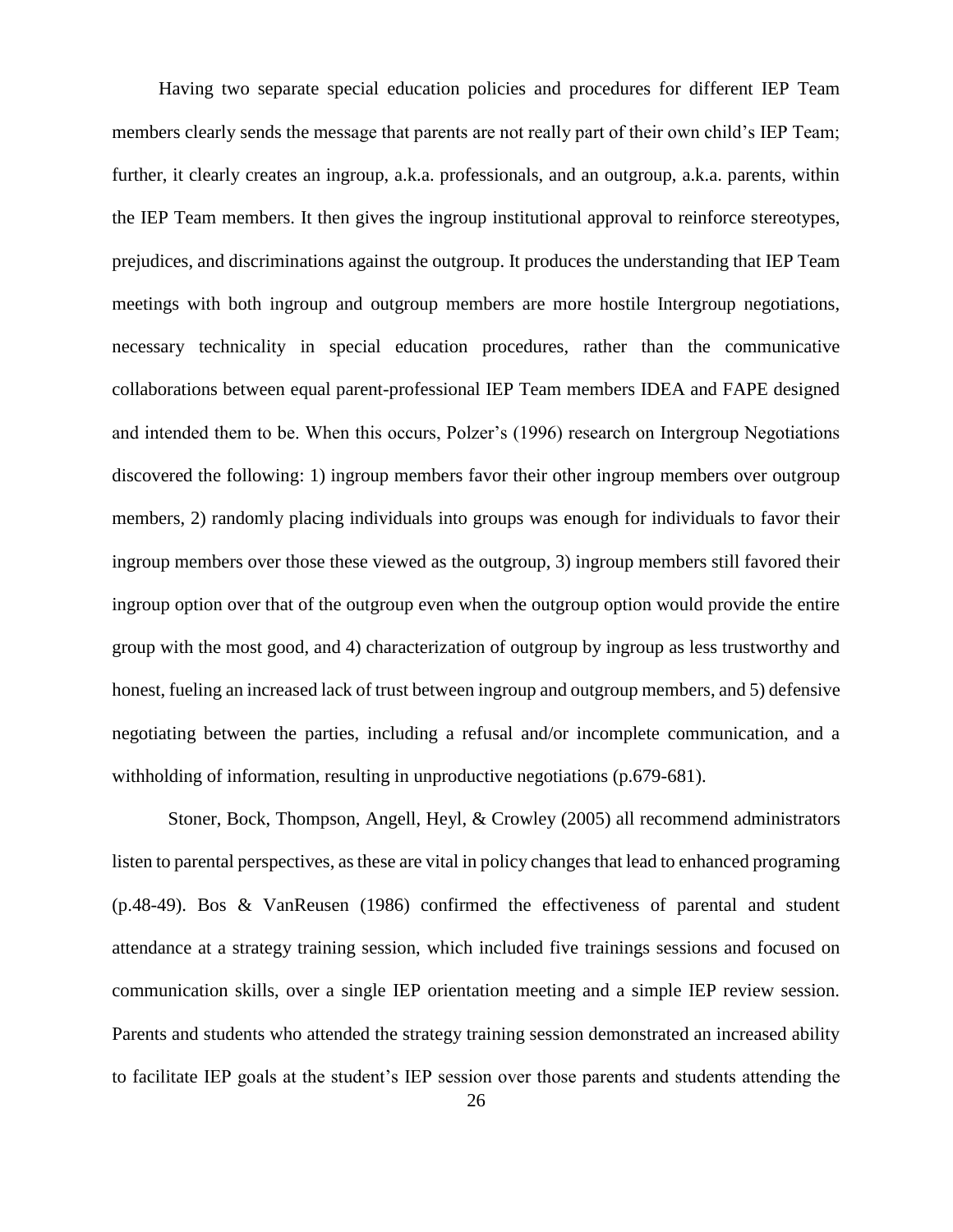single IEP orientation meeting and those attending an IEP review session (p.144). In addition, Stoner, Bock, Thompson, Ange, Heyl, & Crowley, 2005, also see the need for administrators to provide trainings to enhance parental understanding of autism and special education services and supports, value parental expertise, encouraging parental participation in the IEP process through changes in procedures, facilitating communication with parents by listening to their concerns and giving extra information to parents about their child, and participating in and/or providing support to parental support groups, and validate the potential to increase and/or reduce trust with every parent-professional interaction" (p.48-49). Esquivel, Ryan, & Bonner (2008) found that parent participation in meetings increased when parents' contributions were recognized, accepted and acknowledged as having an influence the meeting outcome, and when disagreements were honestly recognition instead of being ignored or denied (p.256-257).

Braithwaite and Thompson, 2005, stress the importance of changing professional perceptions of parents as passive, subordinate, dependent participants through trainings and using a more collaborative communication model, requiring special education and school administrators to actually listen and respond to parental concerns; further, professional mind-shifts of working "for" parents can be changed to working "with" parents. Lastly, helping to create an inclusive sense of unity among parents and professionals will help change parental perceptions of professionals holding all the power, and forge a partnership relationship between parents and professionals (p.117). Further, Braithwaite and Thompson (2005) recommend parents and school district personnel hold meetings prior to the IEP meeting, and during the year to facilitate interactions and resolve disagreements between these critical IEP team members (p.106).

Returning to the analogy of the sports team, an IEP Team can strengthen intergroup communication and collaboration, while resolving disagreements in ways to respect differences, while creating a positive Intergroup Identity through the same communication policies and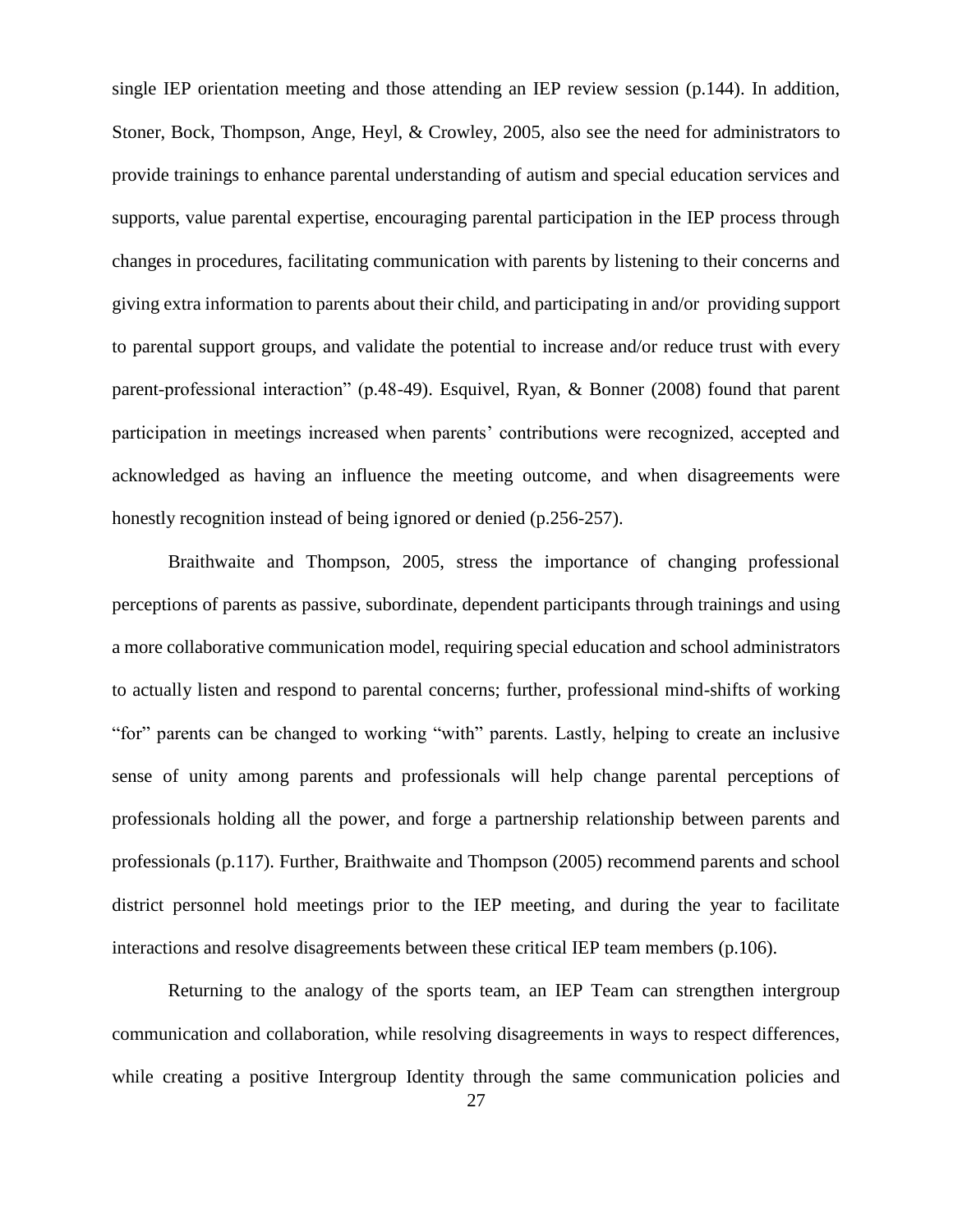procedures for all IEP Team members. Group membership will then be reinforced by communication processes as much as communication processes will be reinforced by group membership. The current special education policies and procedures send the message that parents need to sit this one out on the bench, and let the professionals, who really know what is going on, handle the situation. Administrators and professionals fail to remember it is the parent who has the legal and legitimate right to be involved in every aspect of their child's education and to make all educational decisions for their autistic child, not them. Parents of the autistic child need to be acknowledged as the original and longest member of their child's special education team, with a very deep, complex, and multifaceted understanding of their child. Parents' assessments and knowledge of their child should be acknowledged and respected as reliable and accurate sources of data, equally valid as the data collected by the professionals. In some cases, parental assessment needs to be acknowledged as more accurate than that of the professionals, as the parent has observed the child in multiple environments and diverse situations, while the professionals typically only observe and asses the child within an academic environment. Also, as one special education personal discovered, the parent can often hold the key information to unravel the pervasive mystery of the child's needs. Parents also need to recognize the limitations placed upon the school district and administration. Administrators can show parents that they are critical and necessary members of their own child's IEP Team, by consolidating their special education policies and procedures, inviting and encouraging parental participation in the same communication, collaborations, disagreements, education and trainings as the other IEP Team members. Until this happens, a negative characterization and a hostile ingroup/outgroup mentality with continue to be the norm for IEP Teams for autistic children, and parents will never really be a part of their own autistic child's IEP Team.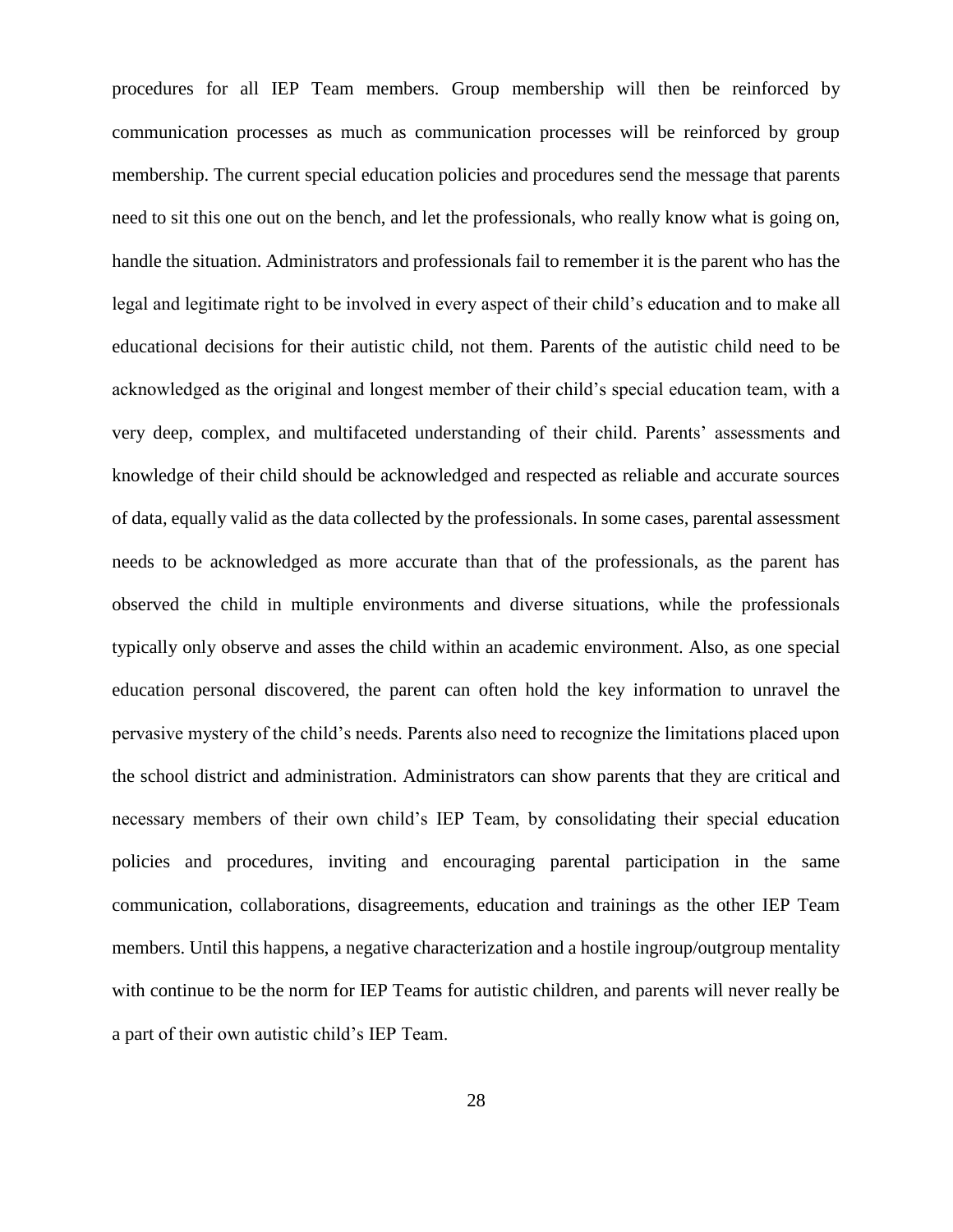### REFERENCES

- Advancing Futures for Adults with Autism (2017) About AFAA. Retrieved from [http://www.afaa](http://www.afaa-us.org/about)[us.org/about](http://www.afaa-us.org/about)
- American Psychiatric Association. (2017). Autism Spectrum Disorder. Retrieved from <https://www.psychiatry.org/patients-families/autism/what-is-autism-spectrum-disorder>
- Bos, S. Candace, PhD., Van Reusen, K. Anthony, PhD., McClary, Shannon, M.Ed., McGrogen, Harold, M. Ed., Russell, Sharon M.N., Division of Special Education & Rehabilitation (1986) *Partner project final report: A strategy for facilitating student & parent participation in the IEP process*. (G008400643) The University of Arizona, Tucson, Special Education Programs (ED/OSERS), Washington, DC. U.S. Government.
- Canary, H., E. & Jackson, D.C. (2016). : Resources barriers, and ideals for parental decision making regarding children with autism. Manuscript in preparation. 1-34.
- Centers for Disease Control and Prevention (2017) Autism Spectrum Disorder (ASD) Data and Statistics. Retrieved from<https://www.cdc.gov/ncbddd/autism/data.html>
- Centers for Disease Control and Prevention (2017) Autism Spectrum Disorder (ASD) Treatment. Retrieved from<https://www.cdc.gov/ncbddd/autism/treatment.html>
- Esquivel, Shelley L., & Ryan, Carey S. , & Bonner, Mike (2008). I: Involved parents' perceptions of their experiences in school-based team meetings. , *Journal of . Educational and Psychological Consultation, 18,* :234-258.
- Harwood, J., Giles, H., & Palomares, N.A., (2005)*.* Intergroup Theory and Communication Processes in Harwood, J., Giles, H., (eds.) *Intergroup communication multiple perspectives*, Chapter 1, p. 1- 17. New York. Peter Lang Publishing Inc.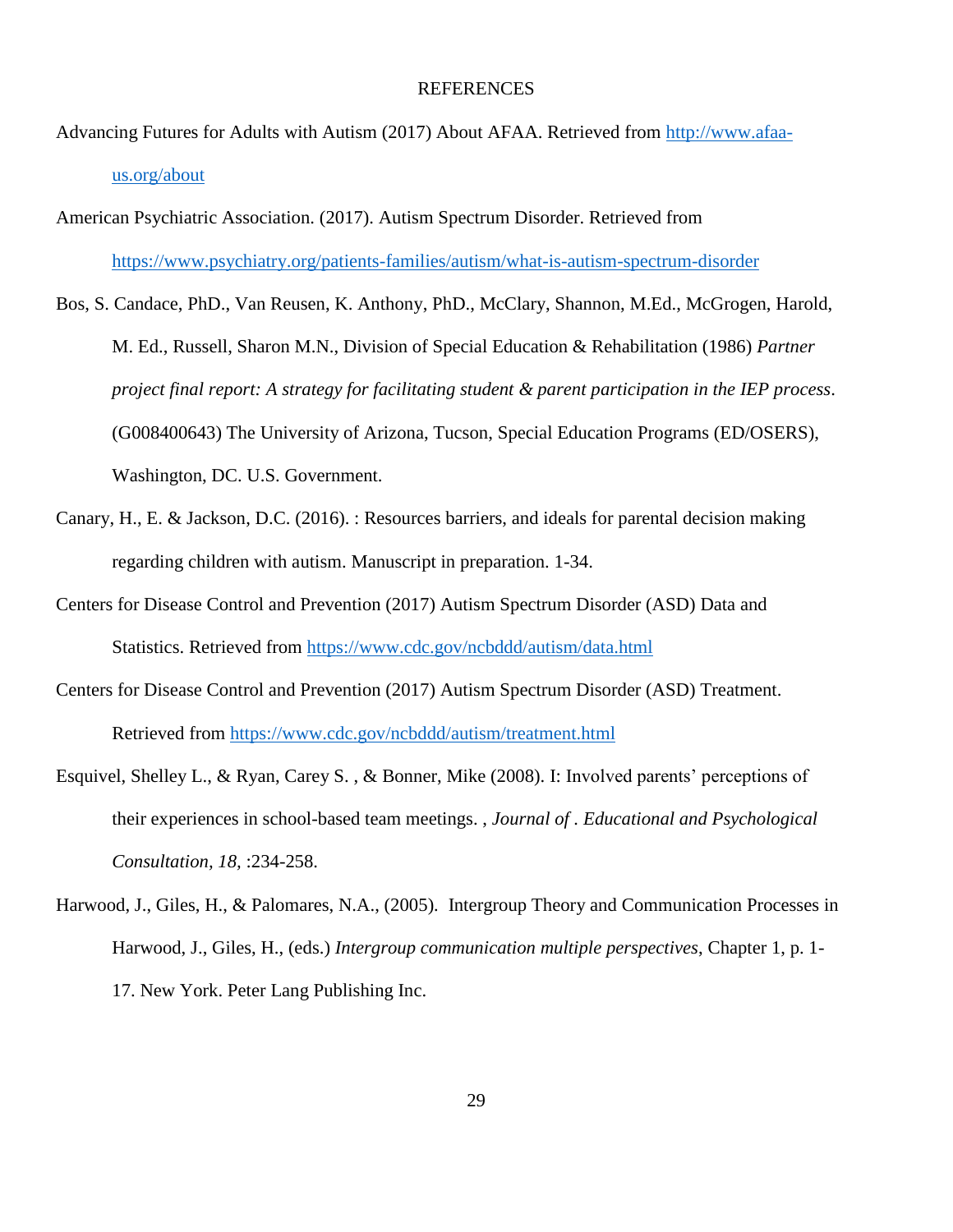- Heflin, J., & Simpson, R. (1998a) Interventions for children and youth with autism: Prudent choices in a world of exaggerated claims and empty promises. Part 1: Intervention and treatment option review. *Focus on Autism and Other Developmental Disabilities*, *13*, 194-211.
- Heflin, J., & Simpson, R. (1998b) Interventions for children and youth with autism: Prudent choices in a world of exaggerated claims and empty promises. Part 11: Legal/Policy analysis and recommendations for selecting interventions and treatments. *Focus on Autism and Other Developmental Disabilities, 13*, 212-220.
- Kohler, F. W. (1999). : Examining the services received by young children with autism and their families: A survey of parent responses., *Focus on Autism and Other Developmental Disabilities*, *14*, :3, 150-158.
- Lake, J.F., & Billingsey, B.S. (2000).: An analysis of factors that contribute to parent-school conflict in special education, *Remedial and Special Education*, *21*, 1:4, 240-251.
- Malian, I., and Nevin, A., (2000) Effective communication to enhance special education in Braithwaite, D., and Thompson, T., (eds.) *Handbook of Communication and People with Disabilities*, Research and Application Chapter 6, p.103-123. London: Lawrence Erlbaum Associates.
- Office of Special Education and Rehabilitation Services (OSERS) U. S. Department of Education. (2017). Retrieved from <https://sites.ed.gov/idea/>
- Polzer, J. effrey T., (1996). Intergroup negotiations: The effects of negotiating teams. *, The Journal of Conflict Resolution*, *40*, :4, pp. 678-698.
- Simpson, R. (2003). Policy-Related research issues and perspectives. *Focus on Autism and Other Developmental Disabilities, 18*, 192-196.
- Soodak, Leslie C. & Erwin, Elizabeth J.(2000). : Valued member or tolerated participant: Parents' experiences in inclusive early childhood settings. *, The Association for Persons with Severe Handicaps*, *25*, :1, 29-41.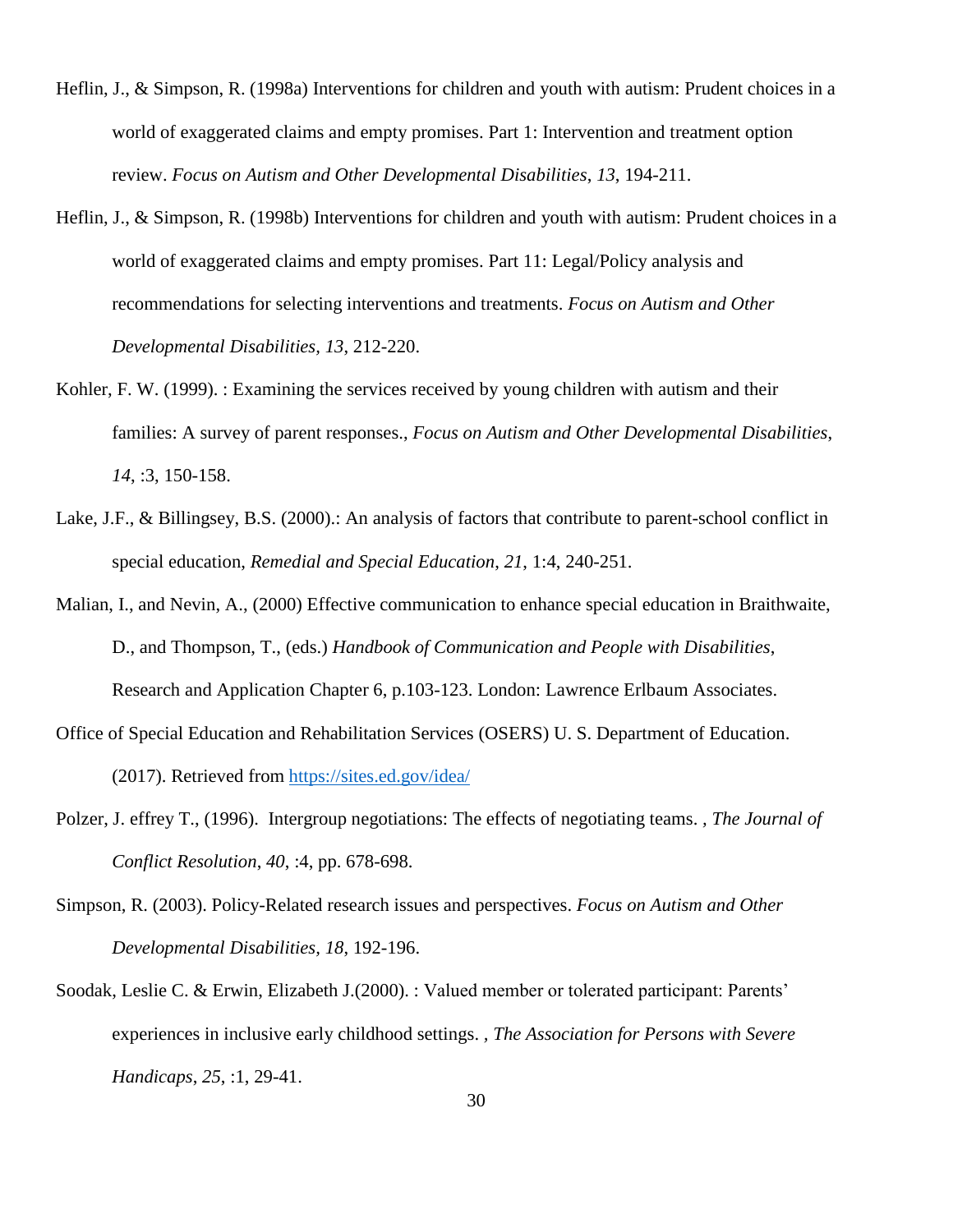- Stoner, J.B., & Angell, M.E. (2006). : Parent perspectives on tole engagement: An investigation of parents of children wWith ASD and their self-reported roles with education professionals. , *Focus on Autism and Other Developmental Disabilities*, *21*, :3, 2006, 177-189.
- Stoner, J.B., Bock, S.J., Thompson, J.R., Angel, M.E., Heyl, B.S., & Crowley, E.P. (2005). : Welcome to our world: Parent perceptions of interactions between parents of young children with ASD and education professionals., *Focus on Autism and Other Developmental Disabilities, 20*, :1, 39-51.
- U.S. Government publishing office (2012) Individual with Disabilities Education Act (IDEA, 20 U.S.C. § 1401(8)). Retrieved from [https://www.gpo.gov/fdsys/granule/USCODE-2011](https://www.gpo.gov/fdsys/granule/USCODE-2011-title20/USCODE-2011-title20-chap33-subchapI-sec1401/content-detail.html) [title20/USCODE-2011-title20-chap33-subchapI-sec1401/content-detail.html](https://www.gpo.gov/fdsys/granule/USCODE-2011-title20/USCODE-2011-title20-chap33-subchapI-sec1401/content-detail.html)
- U.S. Government publishing office (2002) Individual with Disabilities Education Act (IDEA Regulations 34 C.F.R.§§ 300 500-515). Retrieved from

[https://www.gpo.gov/fdsys/granule/CFR-2002-title34-vol2/CFR-2002-title34-vol2-sec300-](https://www.gpo.gov/fdsys/granule/CFR-2002-title34-vol2/CFR-2002-title34-vol2-sec300-7/content-detail.html) [7/content-detail.html](https://www.gpo.gov/fdsys/granule/CFR-2002-title34-vol2/CFR-2002-title34-vol2-sec300-7/content-detail.html)

Utah State Board of Education. (2017). Individuals with Disabilities Act. Retrieved from <https://utser.specialedreference.com/>

Yell, M., Katsiyannis, A., Drasgrow, E., & Herbst, M. (2003). Developing legally correct and educationally appropriate programs for students with autism spectrum disorders. *Focus on Autism and Other Developmental Disabilities, 18,* 182-191.